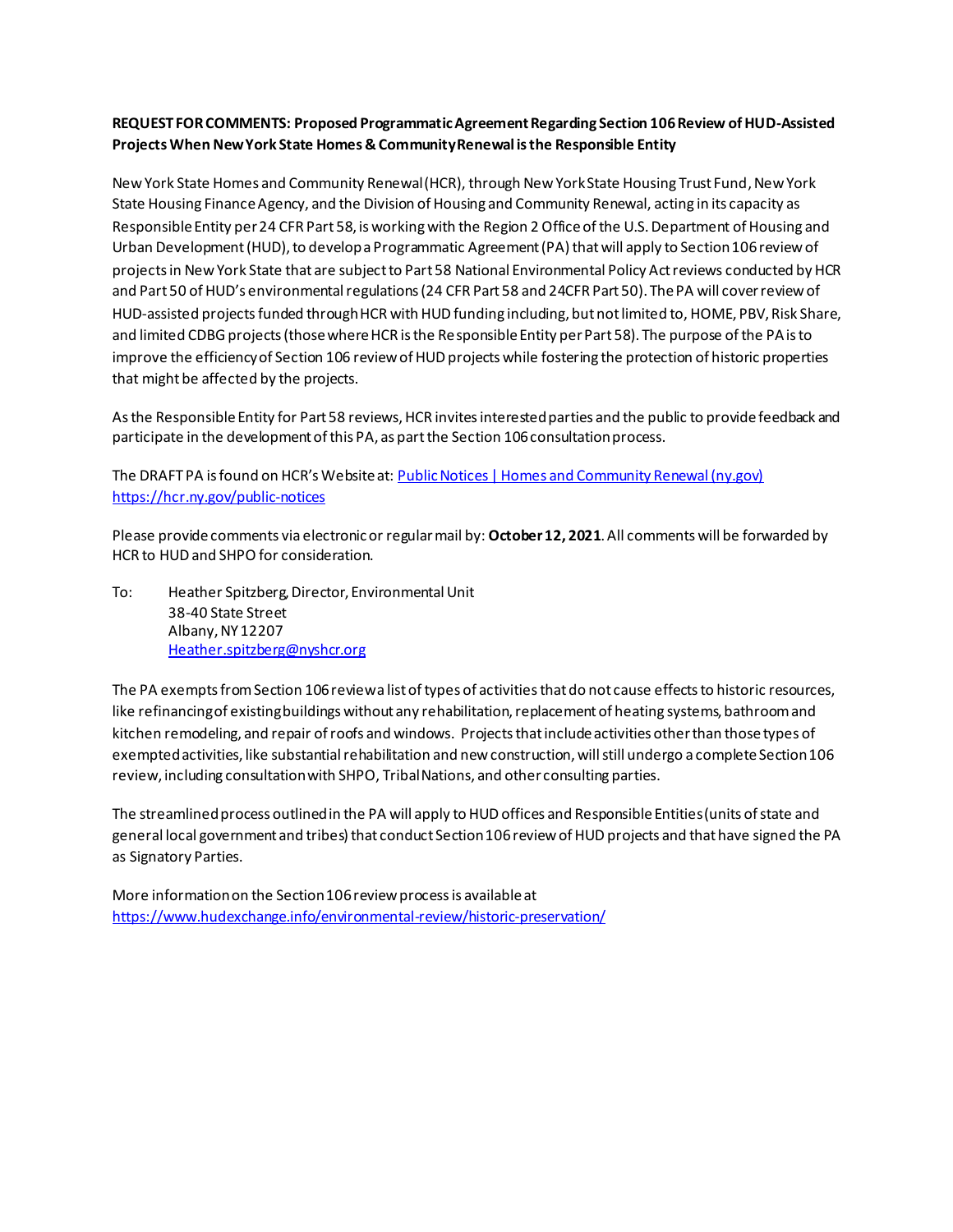### **DRAFT PROGRAMMATIC AGREEMENT**

**among**

### **THE NEW YORK STATE HISTORIC PRESERVATION OFFICER**

**and**

### **THE U.S. DEPARTMENT OF HOUSING AND URBAN DEVELOPMENT**

**and**

## **CERTAIN NEW YORK UNITS OF STATE AND GENERAL LOCAL GOVERNMENT ACTING AS RESPONSIBLE ENTITIES**

**and**

### **THE ADVISORY COUNCIL ON HISTORIC PRESERVATION**

**for**

### **THE REVIEW OF HUD-ASSISTED PROJECTS AND PROGRAMS SUBJECT TO**

### **24 CFR PART 50 and PART 58**

**in**

### **THE STATE OF NEW YORK**

**WHEREAS,** the U.S. Department of Housing and Urban Development ("HUD") through various offices, including the Offices of the Assistant Secretaries for Housing—Federal Housing Commissioner (Housing), Public and Indian Housing (PIH), Community Planning and Development(CPD), and Office of Lead Hazard Control and Healthy Homes (OLHCHH) provides grant funding, mortgage insurance and other assistance ("HUD Programs") to a range of entities within the State of New York; and

**WHEREAS,** HUD Programs are authorized by various statutes that require environmental compliance under one of two HUD environmental regulations, 24 CFR Part 50 or 24 CFR Part 58; and

**WHEREAS,** 24 CFR Part 50 requires HUD program officials to conduct environmental review of the activities it proposes to assist and ensure compliance with Section 106 of the National Historic Preservation Act of 1966 (hereinafter NHPA; 54 U.S.C. § 306108), and its implementing regulations 36 CFR Part 800; and

**WHEREAS**, HUD has the legal responsibility to defend the process and outcomes of the Section 106 review of individual undertakings subject to 24 CFR Part 50 before a court of law; and

**WHEREAS,** HUD programs that are subject to Part 50 include, but are not limited to: mortgage insurance per Sections 203(b), 207, 211, 213, 220, 221(d)(3), 221(d)(4), 223(a)(7), 223(f), 231,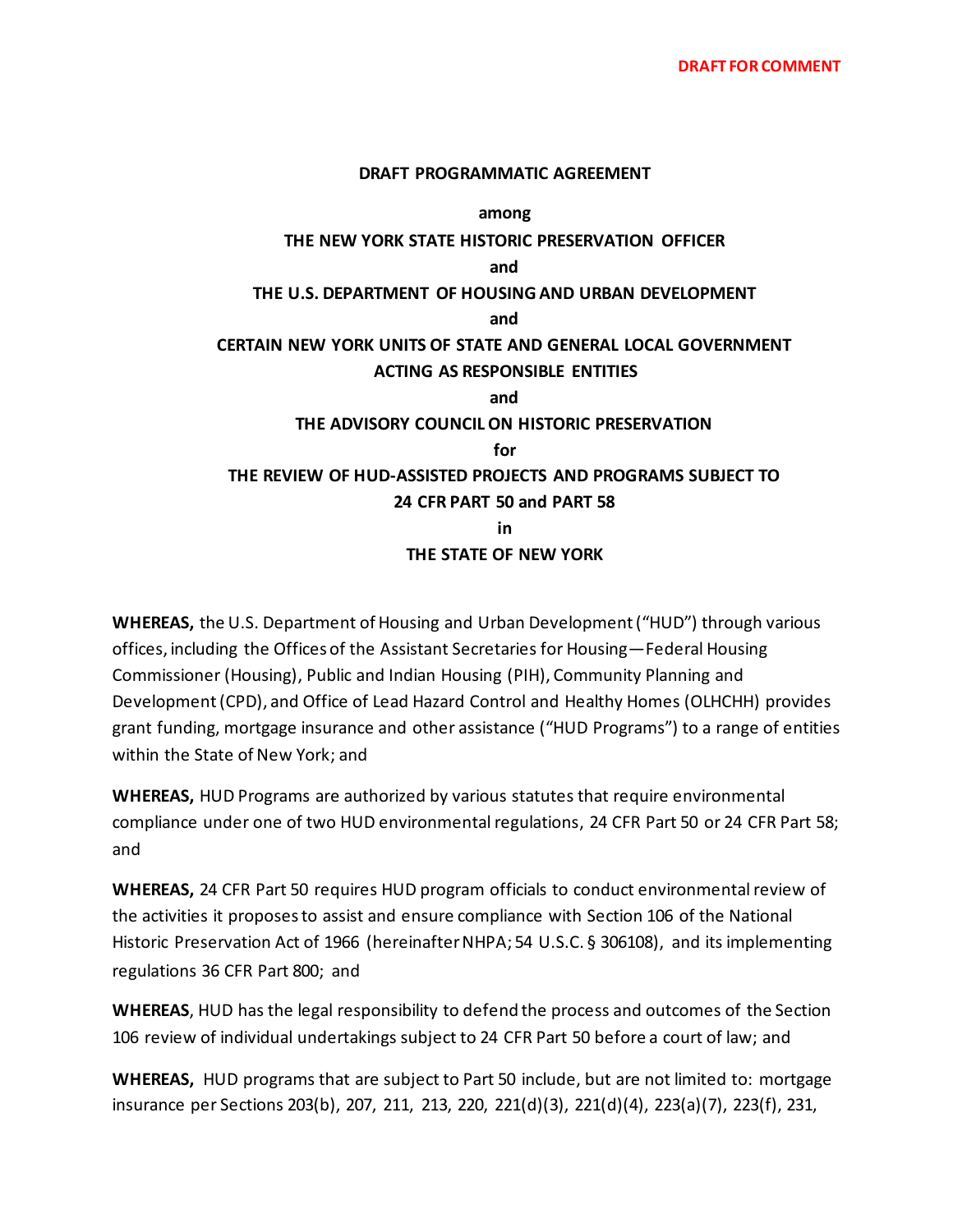232, 241(a) and 242 of the National Housing Act of 1934, Section 202 of the Housing Act of 1959, Section 811 of the Cranston-Gonzalez National Affordable Housing Act of 1990; Project Based Rental Assistance Renewal and Transfer programs; Rental Assistance Demonstration Programs, HUD administered programs under the American Recovery and Investment Act of 2009 that require accelerated processing timelines; programs authorized by the Native American Housing Assistance and Self-Determination Act of 1996 (25 U.S.C. 4101 *et seq.*) (other than title VIII) or section 184 of the Housing and Community Development Act of 1992 (12 U.S.C. 1715z-13a) when the tribe declines Part 58 assumption authority; and projects subject to Part 58 where the Responsible Entity does not have the capacity, or where HUD takes over the environmental review as per 24 CFR 58.11; and

**WHEREAS,** 24 CFR Part 58 authorizes over 3,000 State, local and tribal governments to assume HUD's environmental compliance responsibilities as Responsible Entities, including obligations as Agency Official under Section 106 of the NHPA and its implementing regulations 36 CFR Part 800, and the State of New York and certain units of general local governmentin New York have assumed those responsibilities for the projects and programs included in this Programmatic Agreement (Agreement); and

**WHEREAS**, Participating Responsible Entities have the legal responsibility to defend the process and outcomes of the Section 106 review of individual undertakings subject to 24 CFR Part 58 before a court of law; and

**WHEREAS,** HUD programs that are subject to Part 58 include, but are not limited to: the Community Development Block Grant (CDBG) Program, under Title I of the Housing and Community Development Act of 1974, as amended; Community Development Block Grant - Disaster Recovery (CDBG-DR) and Community Development Block Grant - Coronavirus (CDBG-CV) under the Disaster Relief Appropriations Act of 2013, Further Continuing and Security Assistance Appropriations Act, 2017 ,Consolidated Appropriations Act, 2017, Continuing Appropriations Act, 2018 and Supplemental Appropriations for Disaster Relief Requirements Act, 2017 , Bipartisan Budget Act of 2018 , Coronavirus Aid, Relief, and Economic Security (CARES) Act; HOME Investment Partnerships (HOME) Program, under Title II of the National Affordable Housing Act of 1990 (HOME Investment Partnership Act); Emergency Solutions Shelter Grant (ESG) Program and Continuum of Care (CoC) Program, under Subtitle B of Title IV of the Stewart B. McKinney-Vento Homeless Assistance Act; Housing Opportunities for Persons with AIDS (HOPWA) program, under the AIDS Housing Opportunity Act, as amended by the Housing and Community Development Act of 1992; and Projects financed with competitive awards of Supportive Housing Program (SHP) funds, under former Title IV, subtitle C, of the Steward B. McKinney-Vento Act; Self-Help Homeownership Program (SHOP)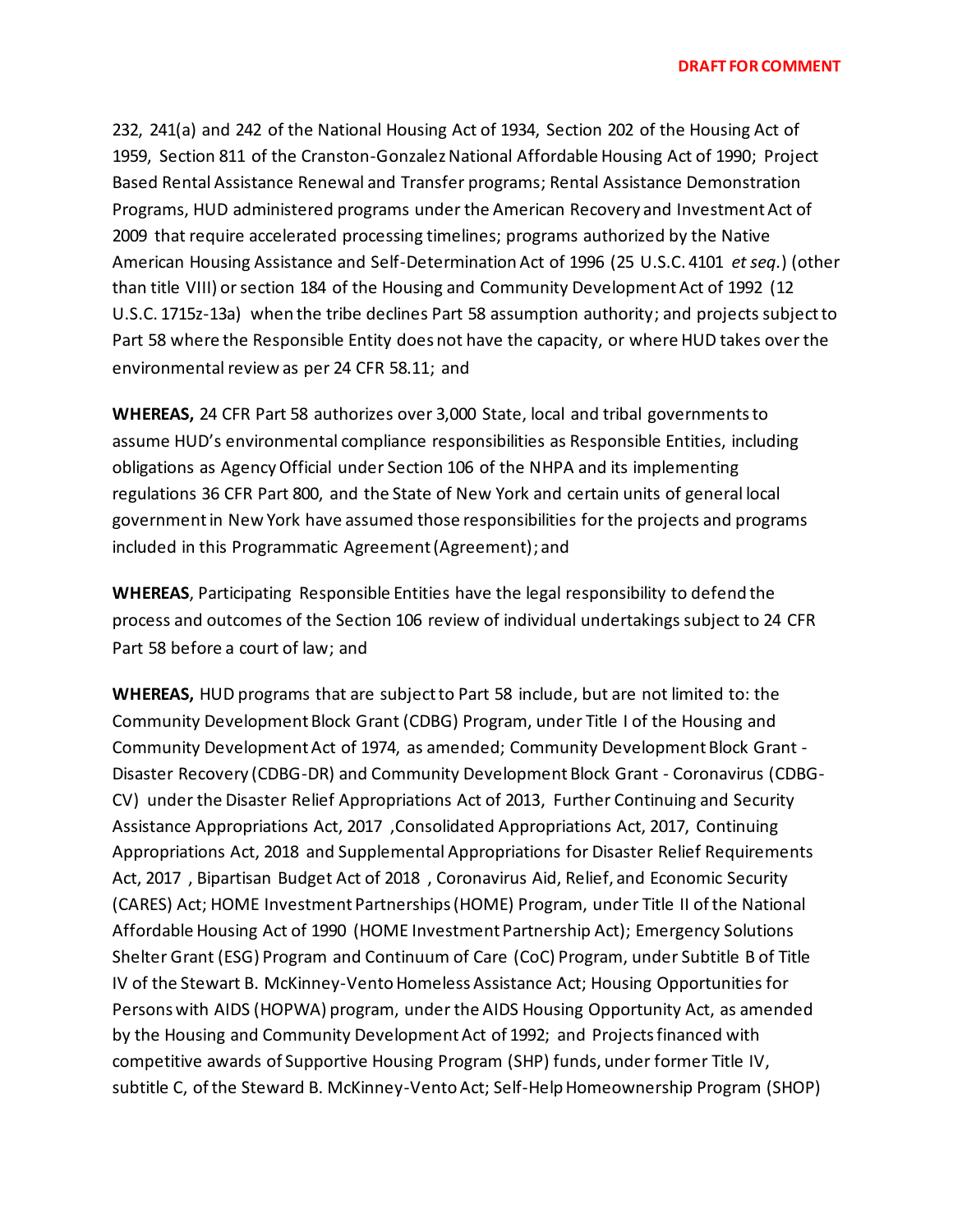under the Housing Opportunity Program Extension Act of 1996; and the Neighborhood Stabilization Program (NSP) established under the Housing and Economic Recovery Act of 2008 (P.L. 110-289) (HERA) and continued under the American Recovery and Reinvestment Act of 2009 (P.L. 111-005) (Recovery Act) and the Dodd-Frank Wall Street Reform and Consumer Protection Act (P.L. 111-203) (Dodd-Frank); Programs under Public and Indian Housing with an assumption provision under Section 26 of the Housing Act of 1937 (42 U.S.C §1437x); Programs authorized by the 1937 Housing Act; the Housing and Community Development Act of 1974, as amended (42 U.S.C. 5301 et seq.), also known as the Indian Community Development Block Grant (ICDBG); the Native American Housing and Self Determination Act of 1996 (NAHASDA) (25 U.S.C. 4101 *et seq),* also known as the Indian Housing Block Grant (IHBG);section 184 of the Housing and Community Development Act of 1992 (12 U.S.C. 1715z-13a) Risk Share Program under 542(c); and other programs that may be authorized from time to time; and

**WHEREAS,** HUD program officials and Responsible Entities review activities that include, but are not limited to, acquisition, leasing, repair, rehabilitation, improvement, demolition, conversion, new construction, lead hazard reduction, accessibility improvements, land-banking, and disposition of residential and non-residential properties, streetscape and landscape improvements, and infrastructure repair, replacement and new construction, each of which is an undertaking (Undertaking) as defined pursuant to 36 C.F.R. 800.16(y); and

**WHEREAS,** the implementation of HUD Programs may have an effect upon properties included in or eligible for inclusion in the National Register of Historic Places (National Register); and

**WHEREAS**, many HUD-assisted activities that retain, enhance and construct affordable housing have minimal or no potential to adversely affect historic properties; and

**WHEREAS,** HUD, through its Office of Environment and Energy, may coordinate development of a statewide Agreement on behalf of itself and participating Responsible Entities that covers undertakings subject to 24 CFR Part 50 and 24 CFR Part 58.; and

**WHEREAS,** HUD and Responsible Entities in the State of New York have participated in development of the Agreement and, pursuant to 36 CFR 800.14(b)(2), have determined that development of a single Agreementfor all HUD Programs in the State of New York would foster consistency and efficiency in review of undertakings unlikely to cause adverse effects and allow more time for consideration of projects with a potential for adverse effects; and

**WHEREAS,** HUD, the Responsible Entities, and the New York State Historic Preservation Officer ("SHPO") agree that when the Agreement will supersede a previously executed Programmatic Agreementthat addressed only Part 58 or Part 50 programs, they will terminate the previous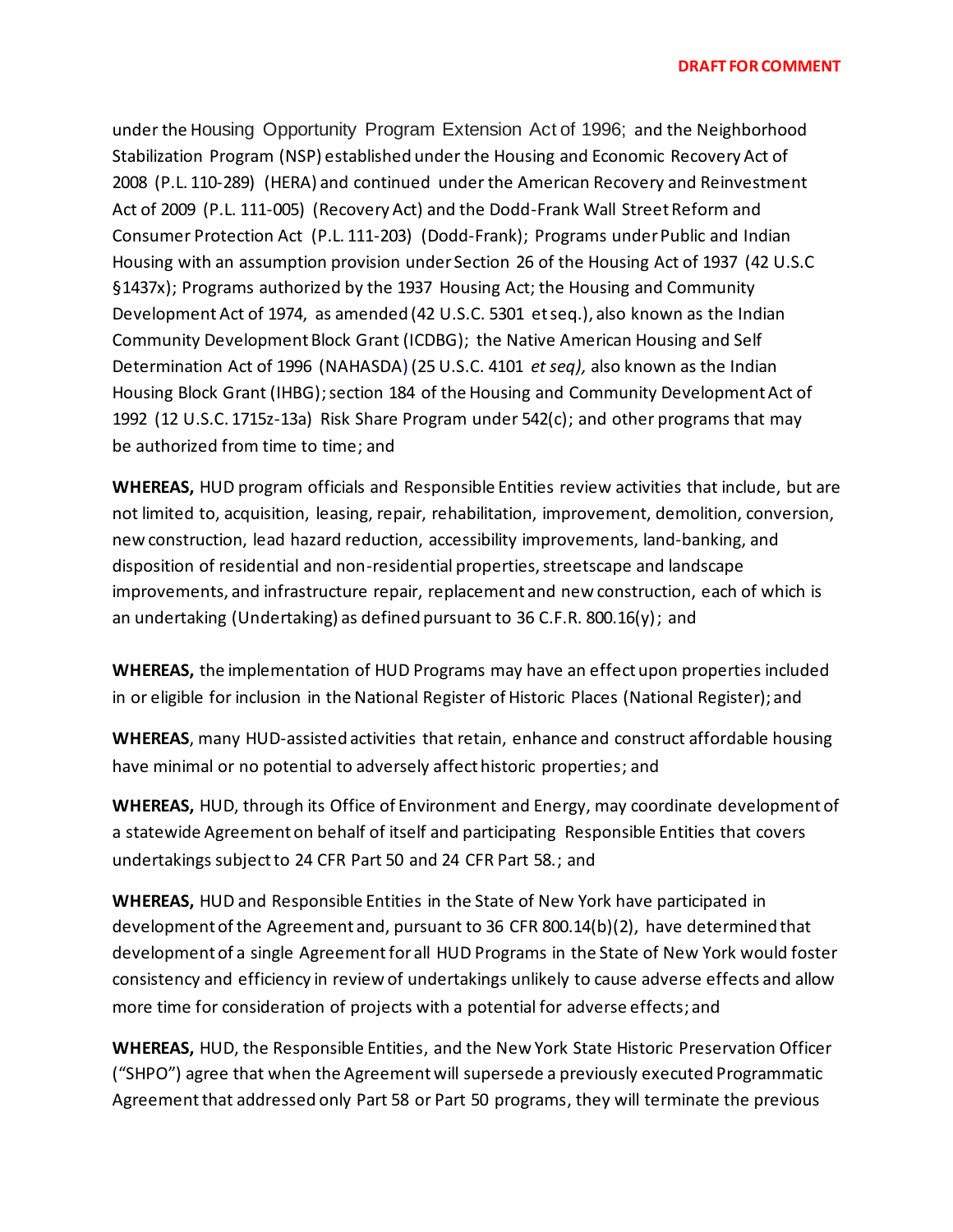Programmatic Agreement according to its termination stipulation to avoid confusion. This does not apply to HUD Addendum agreements to the FEMA Programmatic Agreement for Presidentially declared disasters.; and

**WHEREAS**, HUD, on behalf of itself and participating Responsible Entities has invited [**federallyrecognized Indian tribes**]to consult in the development of this Agreement, in recognition of the unique government-to-government relationship between the Federal government and federally-recognized Indian tribes, and all those tribes who participated in the consultation to develop this agreement are invited to be concurring parties; and

**WHEREAS,** this Agreement is not applicable to undertakings located on or affecting historic properties on tribal lands; and

**WHEREAS,** HUD and Responsible Entities will continue to conduct outreach and will actively seek and request the comments and participation of Indian tribes that attach religious and cultural significance to historic properties that may be affected by Undertakings assisted under the terms of this Agreement; and

**WHEREAS**, HUD and the participating Responsible Entities acknowledge that Indian tribes possess special expertise in assessing the National Register eligibility of properties with religious and cultural significance to them; and

**WHEREAS,** HUD, on behalf of itself and participating Responsible Entities, has invited [**name(s) of organizations**] to consult in the development of this Agreement, and **[name(s) of organization**]accepted or not the invitation to consult; and

**WHEREAS**, HUD, on behalf of itself and participating Responsible Entities has invited the public to comment, taking into account the nature and complexity of the undertaking and its effects on historic properties, and the likely interest of the public in the undertaking; and

**WHEREAS,** the Advisory Council on Historic Preservation (ACHP) issued in 1995 and revised in 2006 a "Policy Statement on Affordable Housing and Historic Preservation" that addresses implementation principles for Section 106 compliance, and those principles have been utilized in developing this Agreement; and

**WHEREAS**, in accordance with 36 C.F.R. § 800.14(b)(2), HUD, on behalf of itself and participating Responsible Entities, has notified the ACHP and invited the ACHP to participate in the development of this Agreement; and

**NOW, THEREFORE**, HUD and the participating Responsible Entities, SHPO, and ACHP agree that HUD PIH, CPD, OHHLHC and Housing Programs in the State of New York shall be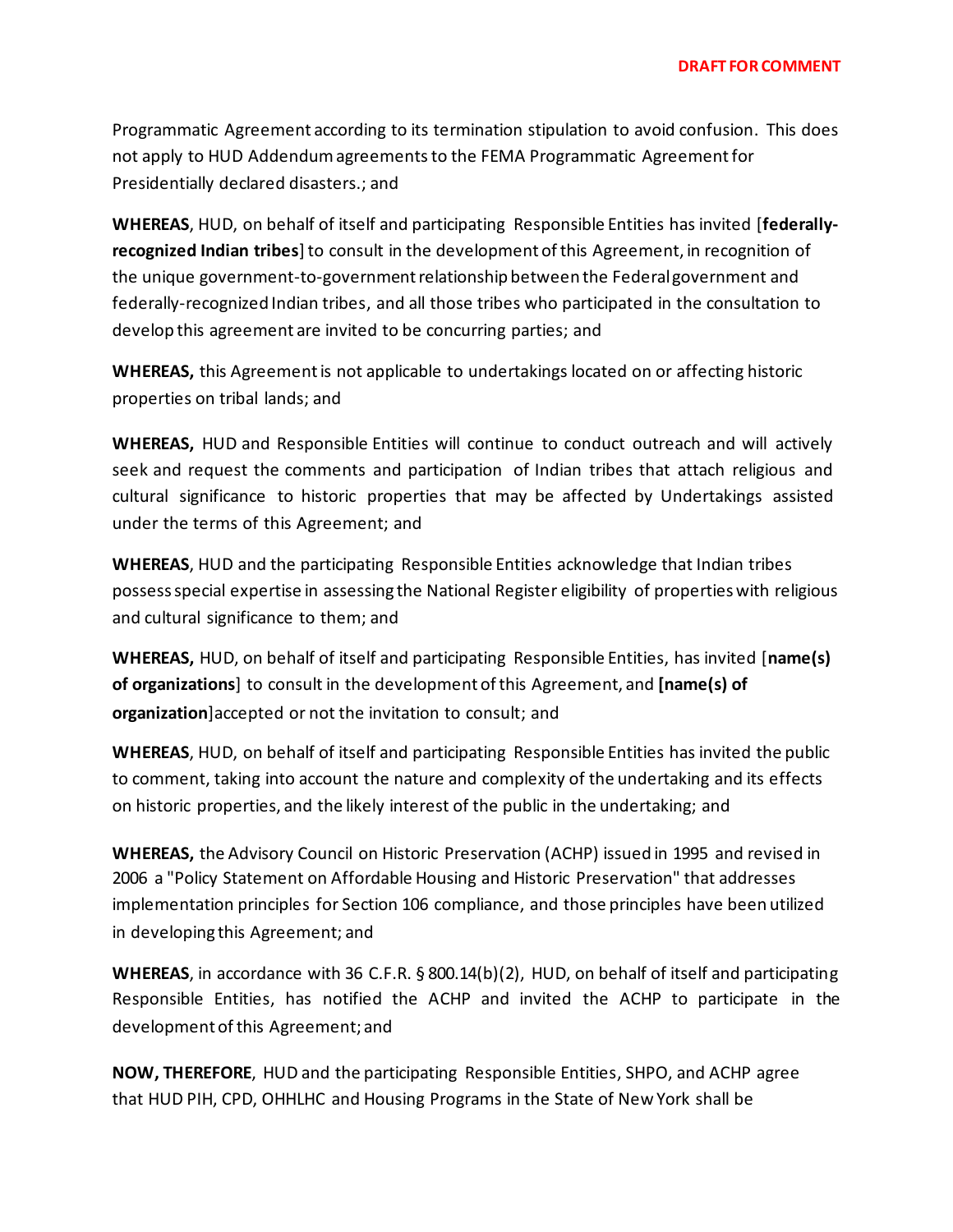administered in accordance with the following stipulations in order to take into account the effects of these undertakings on historic properties and satisfy Section 106 responsibilities.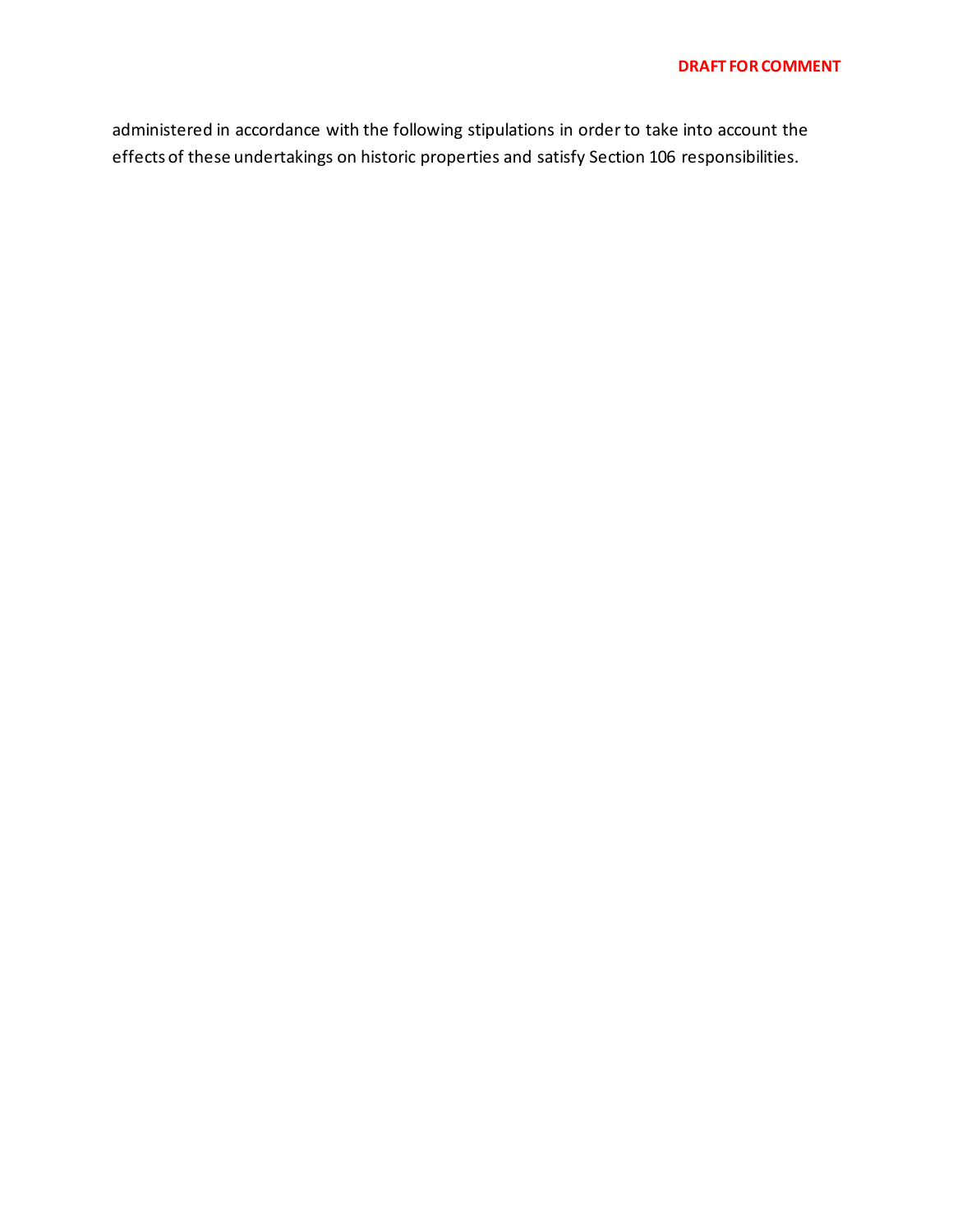### **STIPULATIONS**

HUD and the participating Responsible Entities shall ensure the following:

## **I. ROLES AND RESPONSIBILITIES OF HUD AND RESPONSIBLE ENTITIES**

The HUD official and participating Responsible Entity's Certifying Officer shall serve as Agency Official for the review of undertakings subject to their jurisdiction. Where "Agency Official" is used throughout the Agreement, it refers to the HUD official or Responsible Entity's Certifying Officer that has assumed the role of Agency Official for purposes of Section 106. A chart in Appendix C indicates whether 24 CFR Part 50 or 24 CFR Part 58 applies to the HUD programs listed in the chart.

## **A. HUD**

- 1. HUD, through its Office of Environment and Energy in CPD, shall coordinate the initial execution of the Agreement and subsequent execution by additional Responsible Entities, and coordinate amendments to the Agreement.
- 2. HUD program staff shall serve as Agency Official for conducting Section 106 review of individual undertakings subject to 24 CFR Part 50.
- 3. If HUD receives undertaking-specific complaints regarding a Responsible Entity's implementation of Stipulations II-V ofthis agreement, HUD will follow agency policy described at 24 CFR 58.77(b) by referring all such inquiries and complaints to the Responsible Entity and its Certifying Officer and consider such comments in HUD's established agency-wide and program-specific risk-assessment and monitoring procedures. As appropriate, HUD may provide technical assistance to help the Responsible Entity fulfill its responsibilities under this Agreement.

### **B. Responsible Entities**

- 1. The Certifying Officer of a Responsible Entity that has assumed HUD's environmental review responsibilities as provided by 24 CFR 58.4 and signed this Agreement shall conduct the Section 106 review in accordance with this Agreement as the Agency Official.
- 2. Responsible Entities that are not initial Signatories to the Agreementmay sign and use the Agreement after its initial execution by following the adoption protocol found at Appendix B and executing a Signatory page.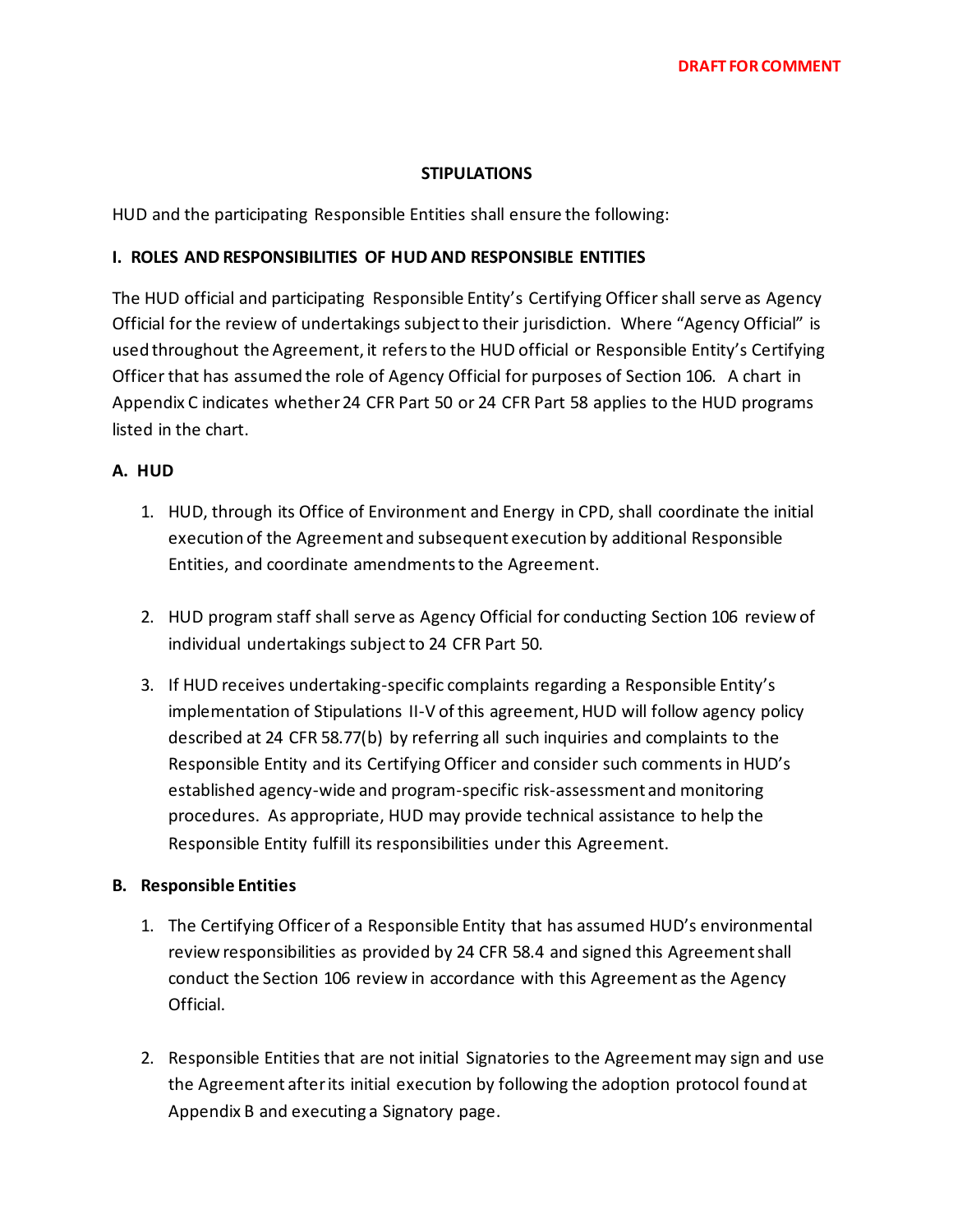## **C. Designation of Lead Agency Official in HUD-assisted Projects**

1. If a project includes assistance subjectto 24 CFR Part 58 and Part 50, the two (or more) Agency Officials may agree to have one Agency Official serve as the lead Agency Official and complete one Section 106 review on behalf of both entities. If the Lead Agency Official is a signatory to the Agreement, they may use the provisions of the Agreement for the review. The Agency Officials shall document the lead agency agreement in writing and share it with consulting parties.

## **D. Adoption of Another Federal Agency's Review**

- 1. If a Federal agency or other entity acting under another Federal program has previously completed a Section 106 review and approved an Undertaking within the past five (5) years, the Agency Official has no obligation to complete a Section 106 review regarding that same Undertaking, provided that the Agency Official:
	- a. Adopts the findings and determinations of the previous Section 106 review;
	- b. Confirms that the scope and effect, as defined by 36 C.F.R. § 800.16(i), of its Undertaking are the same as the scope and effect of the previously reviewed Undertaking;
	- c. Determines that the previous review was completed in compliance with Section 106, and any existing applicable program alternatives;
	- d. Documents its findings and determinations in the HUD Environmental Review Online System (HEROS) or other administrative record and confirms that all requirements of Section 106 for the Undertaking have been satisfied.
- 2. If the Agency Official, in consultation with the SHPO, determines that the previous Section 106 review was insufficient or involved interagency disagreements about eligibility, effect, and/or resolution, the Agency Official shall conduct a new Section 106 review in accordance with the Stipulations of this Agreement.

## **E**. **Delegation to HUD Applicants or Lenders to Initiate Section 106 Consultation**

- 1. HUD, through the Office of Environment and Energy (OEE), may authorize applicants to initiate consultation with SHPO pursuant to 36 CFR 800.2(c)(4).
- 2. OEE has issued a [Delegation Memo](https://www.hudexchange.info/resource/6295/authorization-of-map-and-ohp-approved-lenders-and-their-authorized-representatives-to-initiate-section-106-consultation-for-hud-office-of-housing-programs/) that authorizes certain approved lenders applying for FHA financing to initiate consultation with SHPO. Lenders must follow the requirements of the memo and may use the provisions of this Programmatic Agreement, including exemptions in Stipulation II and Appendix A. If the memo expires, it may no longer be used.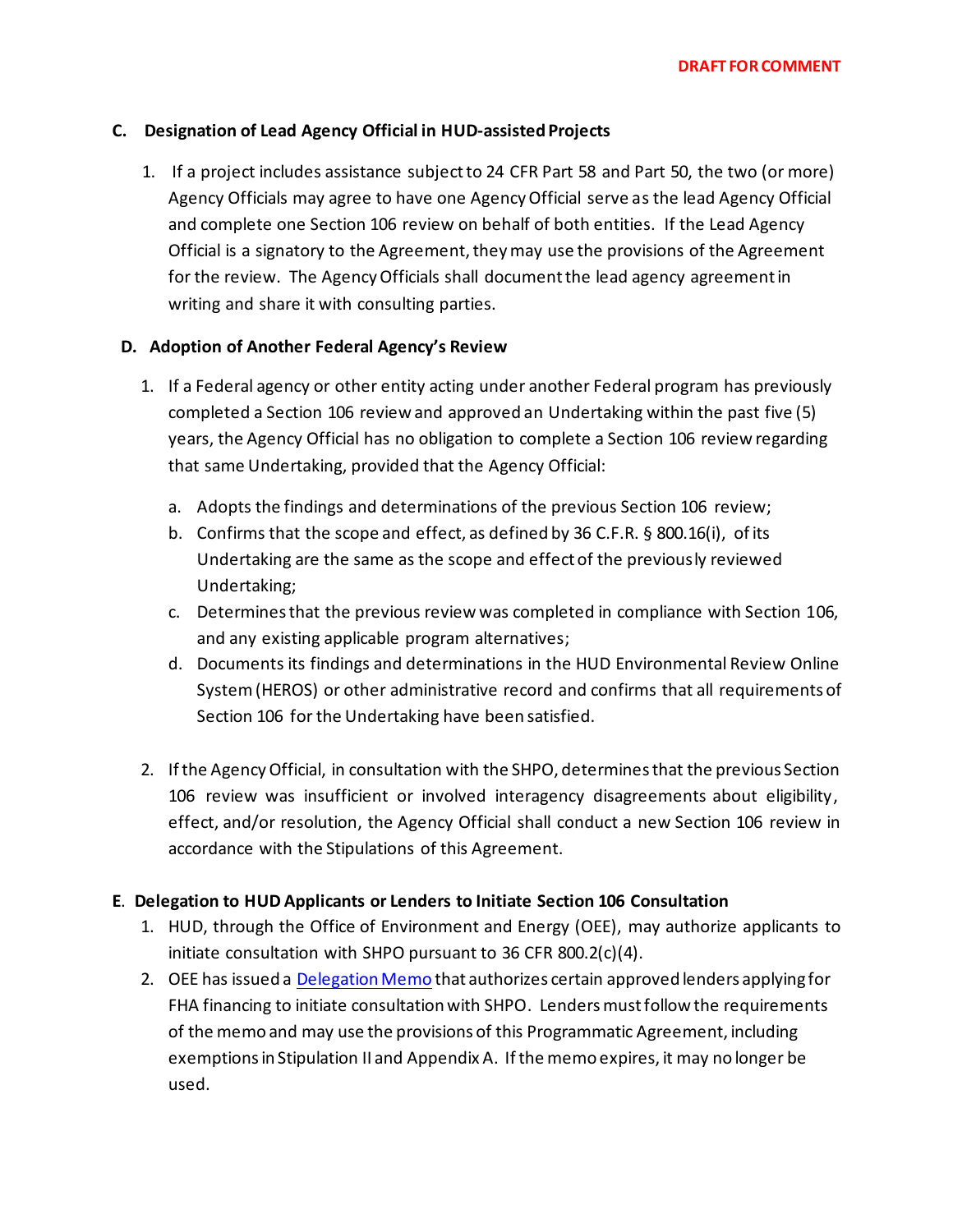3. HUD must conduct consultation with tribes; this cannot be delegated to lenders.

### **II. ACTIVITIES NOT REQUIRING REVIEW**

The following types of activities have little or no potential to adversely affect historic properties and are exempt from further review under Section 106. To document and conclude the review, the Agency Official shall note in HEROS or other administrative record the applicability of one or more of the exemptions.

- A. Activities that are Exempt and/or Categorically Excluded and not subject to related laws under 24 CFR 50.19(b) when the HUD official is the Agency Official.
- B. Activities that are Exempt under 24 CFR 58.34 and/or Categorically Excluded and not subject to related laws under 24 CFR 58.35(b) when the Responsible Entity's Certifying Officer is the Agency Official.
- C. Refinancing without demolition, rehabilitation or new construction, and no physical activities beyond maintenance as defined in HUD Notice CPD-16-02, "Guidance for Categorizing an Activity as Maintenance for Compliance with HUD Environmental Regulations, 24 CFR Parts 50 and 58".
- D. Leasing without demolition, rehabilitation or construction, and no physical activities beyond maintenance as defined in HUD Notice CPD-16-02, "Guidance for Categorizing an Activity as Maintenance for Compliance with HUD Environmental Regulations, 24 CFR Parts 50 and 58".
- E. Undertakings without ground disturbance that involve single family (1-4 unit) properties, including manufactured housing such as trailers and modular assembled units, that are less than 45 years old, unless the property is located within or adjacent to a listed or eligible historic district, or in an area that consists primarily of buildings that were constructed more than 45 years ago, or could meet National Register Criterion Consideration G as being of exceptional significance.
- F. Undertakings that are limited to the rehabilitation of interior spaces within single family (1- 4 unit) residential structures, where such work will not be clearly visible from the exterior of the structure, unless the building is individually eligible or listed in the National Register of Historic Places. Note: This exemption may not apply if Federal Rehabilitation Tax Credits are contemplated for the proposed work.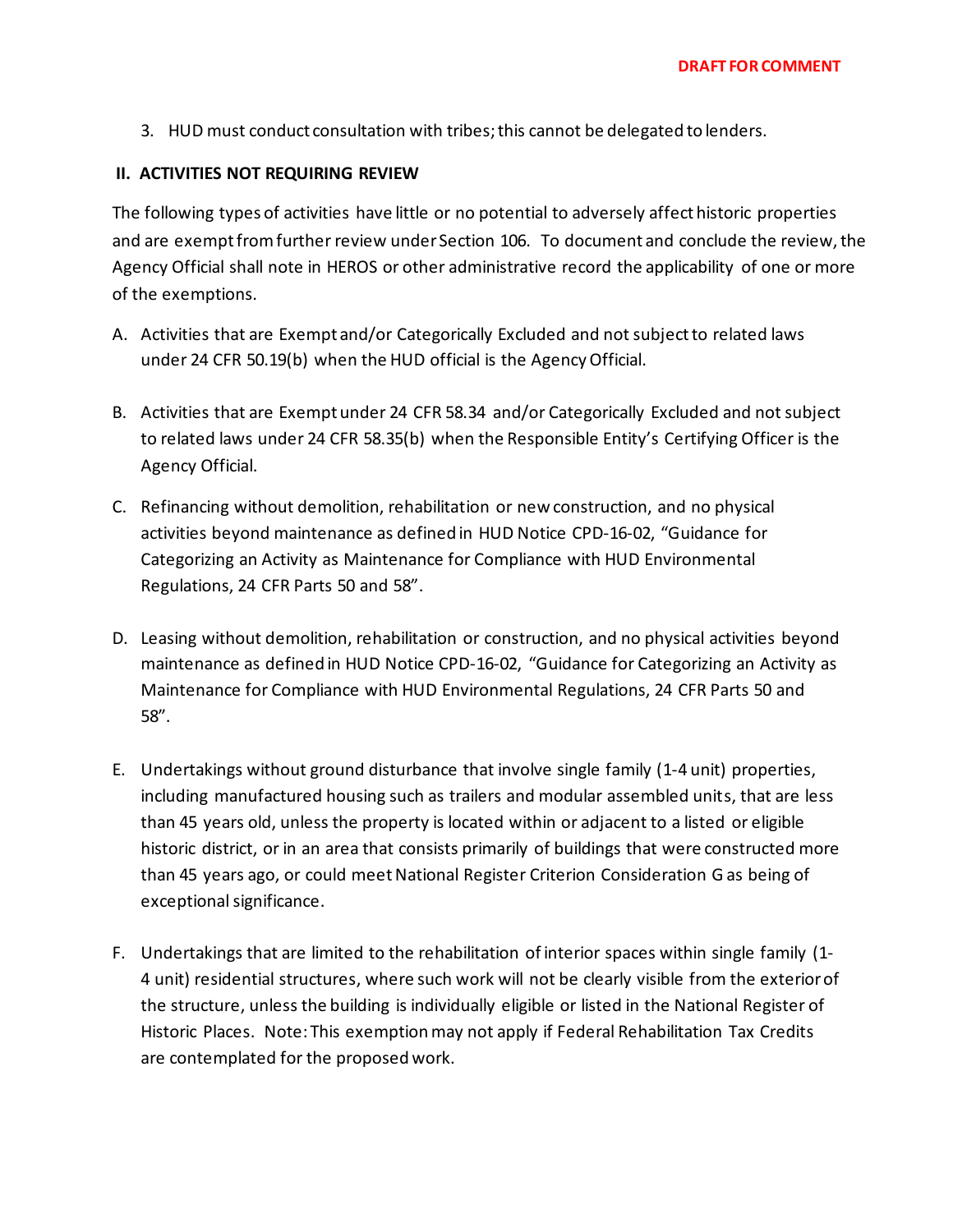G. Undertakings consisting solely of activities listed in Appendix A, Exempt Activities.

## **III. STANDARD SECTION 106 REVIEW OF PROJECTS NOT EXEMPTED IN STIPULATION II**

**For all projects with activities that do NOT meet the criteria in Stipulation II, the Agency Official shall conduct reviews in accordance with Subpart B of 36 CFR 800 and Stipulations III through V of this Agreement which provide additional guidance on meeting Subpart B in review of HUD-assisted projects.** 

## **A. IDENTIFICATION AND EVALUATION OF HISTORIC PROPERTIES**

1. The Agency Official shall define and document the Area of Potential Effects (APE) and identify historic properties within the APE that may be directly or indirectly affected by the project. For purposes of this Agreement, when an Undertaking consists solely of the rehabilitation of the interior features of an individual building, the APE will be limited to the individual building and parcel.

2. For each Undertaking, the Agency Official shall review existing information, including the records of the SHPO, to determine if any historic properties are located within the APE, including properties listed on the National Register individually or as contributing elements of an historic district, properties with a Determination of Eligibility (DOE) from the Secretary of the Interior, properties determined eligible for the National Register through a previous Section 106 review, or properties designated in state SHPO and local historic survey and inventory records. Much of this information is available online through the SHPO's Cultural Resources Information System (CRIS) **[\(https://parks.ny.gov/shpo/online-tools/cris/\).](https://parks.ny.gov/shpo/online-tools/cris/)**

3. For any properties in the APE that have not been listed or previously determined eligible for listing in the National Register, the Agency Official shall evaluate the properties to determine if they are eligible for the National Register, and offer the SHPO, consulting tribes and other consulting parties the opportunity to review and comment on this evaluation and determination of eligibility per 36 CFR 800.4(c).

4. The Agency Official shall use HUD Notice CPD-12-006 and the May 5, 2015 HUD policy memo that adopts the Notice for Part 50 reviewsfor guidance on when and how to consult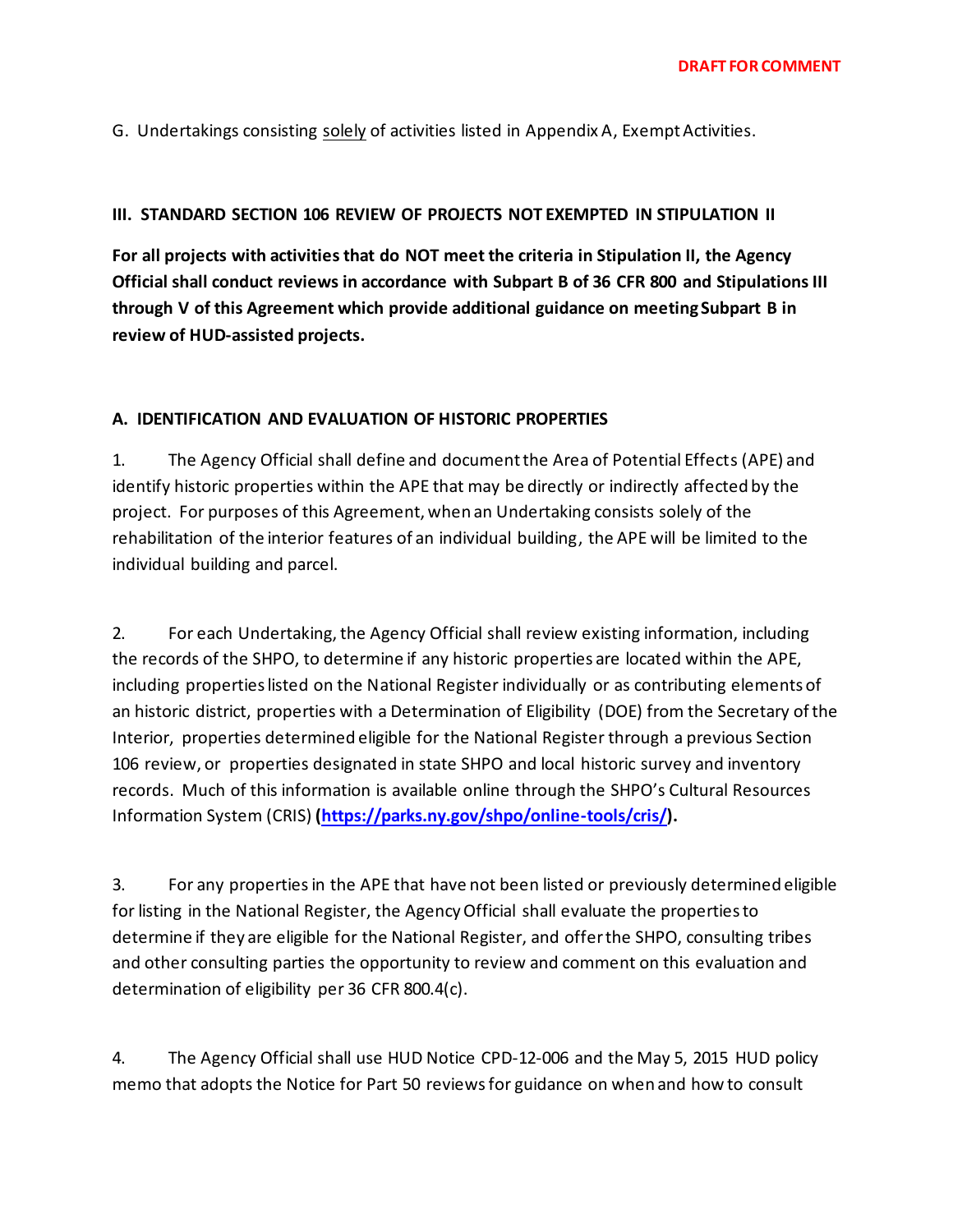with Indian tribes and NHOs about sites of religious and cultural significance to tribes, including archeological sites, that may be considered historic properties.

## **B. DOCUMENTATION**

1. Documentation required for consultation per the provisions of this Agreement shall meet the requirements in 36 CFR § 800.11 and may include, but may not be limited to: written descriptions of the project and affected historic properties (if any); project plans; reports demonstrating that properties are eligible (or not) for listing in the National Register; evaluations of effect; alternatives analysis; maps showing specific project locations and APEs; and, clear photographs.

2. All documentation generated for review purposes under the terms of this Agreement shall meet the SHPO requirements and shall be submitted through the SHPO's Cultural Resources Information System (CRIS) **[\(https://parks.ny.gov/shpo/online-tools/cris/\).](https://parks.ny.gov/shpo/online-tools/cris/)**

# **C. TIMEFRAMES**

1. The SHPO shall have 30 days to review and respond to an adequately documented requestfor comment and concurrence on a finding or determination. If the SHPO does not respond within 30 days of receipt of the request,the consultation shall be considered complete. If the SHPO later reenters the consultation, the Agency Official may continue the consultation without being required to reconsider previous findings or recommendations.

2. If the SHPO requests additional significant missing information in order to meet documentation requirements under III(B), above, SHPO shall have thirty (30) days from receipt of the additional information to respond.

3. When findings are submitted to the SHPO, the Agency Official shall also circulate findings to consulting parties for comment or objection within 30 days.

# **D. CONSULTING PARTIES and PUBLIC INVOLVEMENT**

1. The Agency Official shall identify and invite the participation of consulting parties and the public as appropriate to the scale of the undertaking and the scope of Federal involvement. Projects with anticipated adverse effects and/or controversial projects will likely warrant broader consultation. Parties that may have a consultative role in the Section 106 process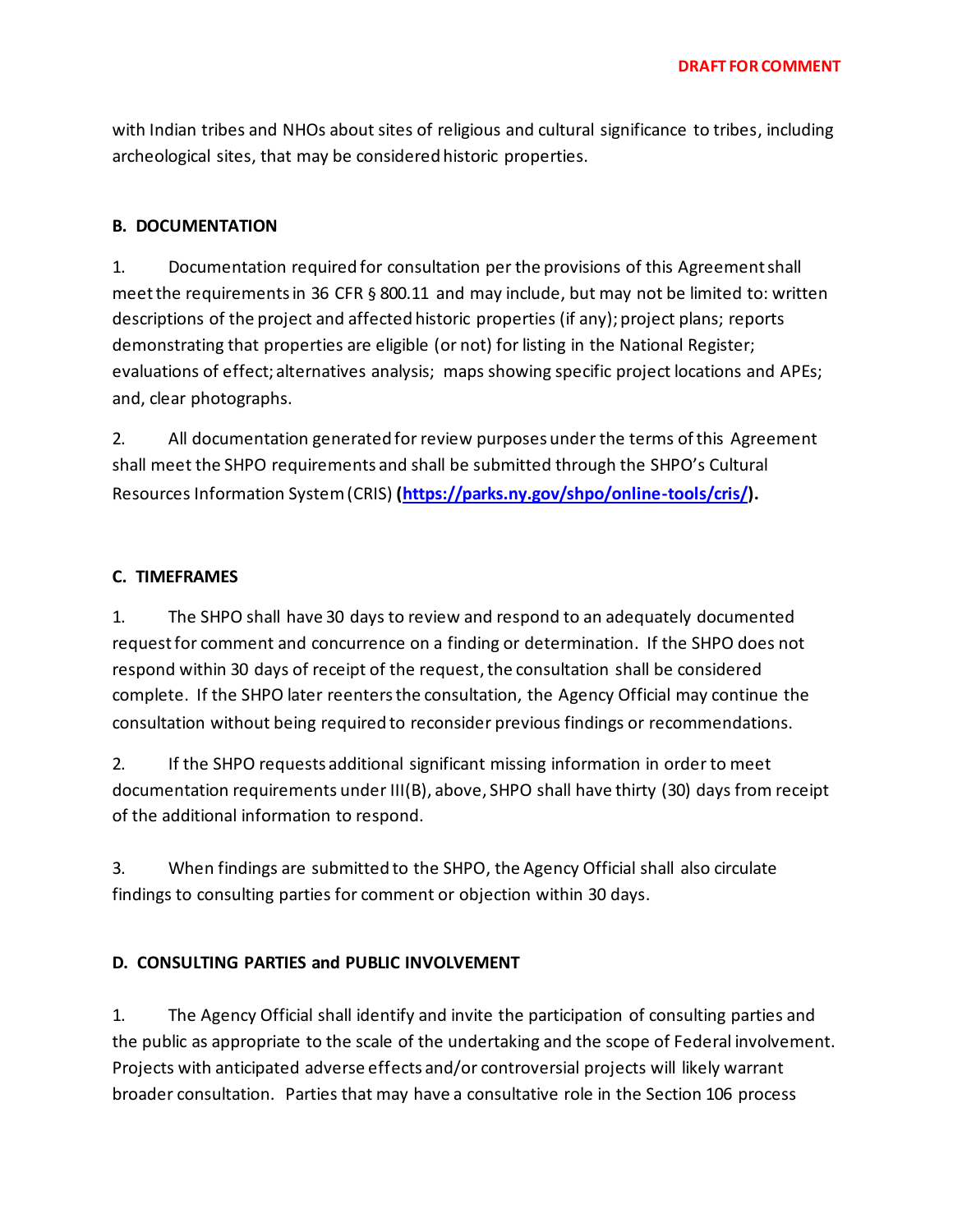include, but are not limited to the following: Federally recognized Indian tribes; Tribal Historic Preservation Officers; representatives of local governments; county and municipal historic preservation commissions including those established under the Certified Local Governments (CLG) program; local residents groups; individuals and organizations with a demonstrated interest due to the nature of their legal or economic relation to the undertaking, or their concern for the undertaking's effects on historic properties; and, the public.

2. The Agency Official shall follow HUD Notice CPD-12-006 "Process for Tribal Consultation in Projects That Are Reviewed Under 24 CFR Part 58" and the May 5, 2015 HUD policy memo that adopts the Notice for Part 50 reviews.

3. If an undertaking may adversely affect a National Historic Landmark, the Agency Official shall request the ACHP and the Secretary of the Interior to participate in consultation to resolve any adverse effects, as outlined in 36 CFR § 800.10.

# **IV. POST REVIEW DISCOVERIES**

If, during the implementation of an undertaking, a previously unidentified property that may be eligible for inclusion in the National Register is encountered, or a known historic property may be affected in an unanticipated manner, the Agency Official shall follow 36 C.F.R. § 800.13(b).

- A. In the event that previously unidentified archeological sites or human remains are discovered during project construction, that portion of the project shall stop immediately and the project manager shall take appropriate steps to immediately secure the site, and shall notify the Agency Official within 48 hours. The Agency Official shall immediately notify the SHPO/THPO, Tribes, and other relevant consulting parties including descendent communities.
- B. If human remains are discovered, they shall be respectfully covered over and protected. In addition, the project manager shall immediately notify local and/or state law enforcement authorities including medical examiner or coroner, pursuant to local and state law.
- C. The Agency Official shall consult with the SHPO/THPO and Tribes or other descendent community representatives to determine if the discovered site appears eligible for the National Register. If it does appear eligible, the Agency Official shall submit a treatment plan for the avoidance, protection, recovery of information, or destruction without data recovery to the SHPO for review and comment. The treatment plan shall be consistent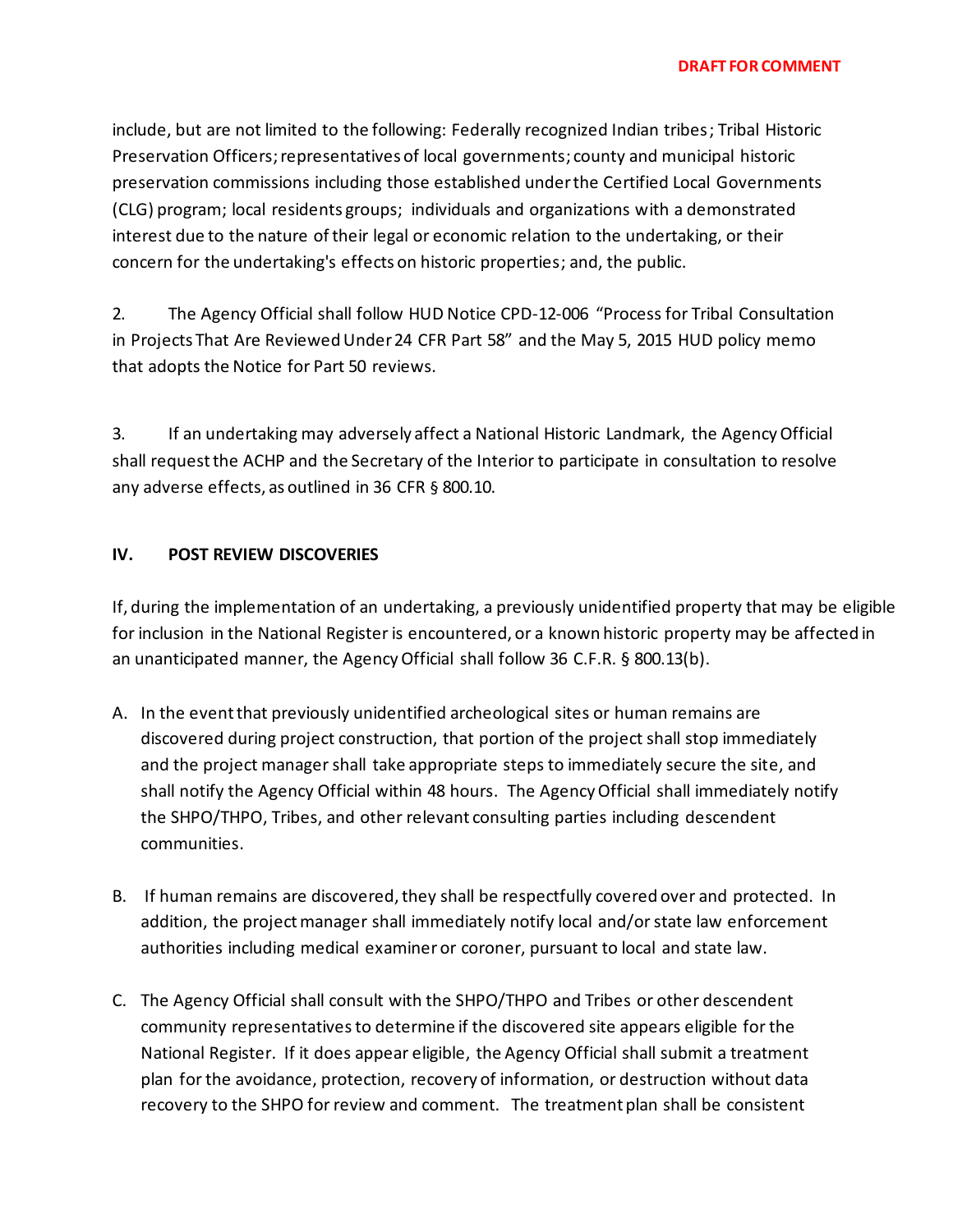with the ACHP's handbook Treatment of Archaeological Properties and subsequent amendments and SHPO Human Remains Discovery Protocol. If human remains are discovered, the treatment plan shall follow the guidance in [Advisory Council on Historic](http://www.achp.gov/docs/hrpolicy0207.pdf)  [Preservation Policy Statement Regarding Treatment of Burial Sites, Human Remains and](http://www.achp.gov/docs/hrpolicy0207.pdf)  [Funerary Objects,](http://www.achp.gov/docs/hrpolicy0207.pdf) including appropriate consultation with descendent communities. Avoidance and preservation in place are the preferred options for treating human remains.

- D. The Agency Official shall notify relevant consulting parties of the unanticipated discovery and provide the proposed treatment plan for their comment. Construction work in the area of the discovery shall not continue until the plan has been accepted by SHPO/THPO and implemented.
- E. An undertaking that may affect a human burial site shall comply with provisions of New York State and local laws, the terms of this Agreement notwithstanding.

# **V. DISASTERS AND EMERGENCY REVIEW PROCEDURES**

The Agency Official from time to time may review undertakings in response to disasters, including, but not limited to, floods, tornadoes, earthquakes, wind storms and fires, and public health emergencies.

- A. Exemption from Review
	- 1. Immediate rescue and salvage operations conducted to save life or property are exempt from Section 106 review requirements per 36 C.F.R. § 800.12(d).
- B. Expedited Review
	- 1. During operations which respond to a disaster or emergency situation declared by the President, a tribal government, or the Governor of a State, or which respond to other immediate threats to life or property, the Agency Official may conduct expedited reviews of emergency undertakings that occur within 30 days of the disaster declaration pursuant to 36 C.F.R. § 800.12(b). SHPO shall respond to a request for comment within 7 days. If a disaster is declared by a Responsible Entity's chief executive officer or legislative body under 36 C.F.R. § 800.12(c), the Agency Official may follow the same process, unless the ACHP or SHPO objects to the action within the 7 days.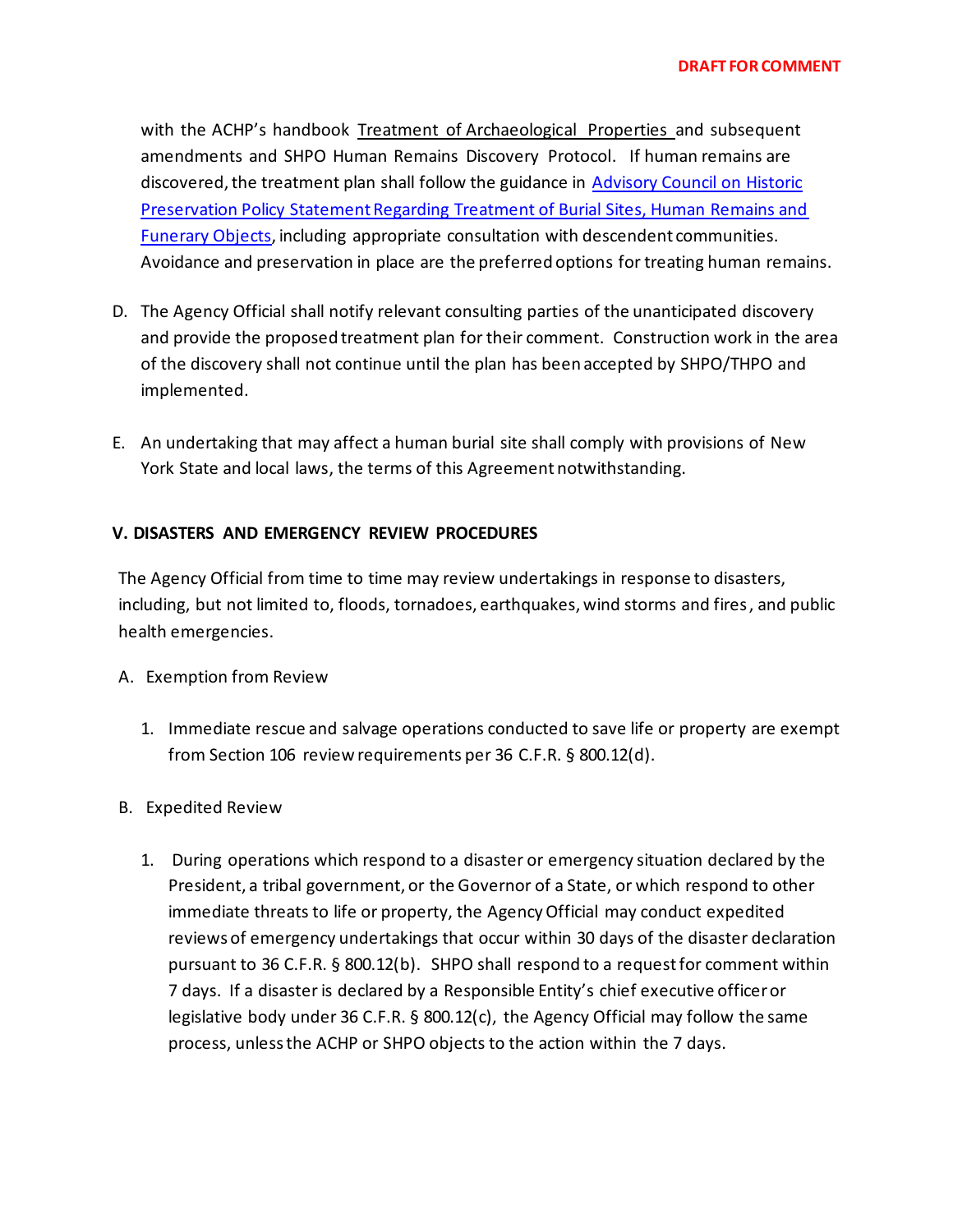- 2. Should the Agency Official determine that it is necessary to extend the expedited review period for emergency undertakings beyond 30 days, the Agency Official may request an extension in writing from ACHP and notify SHPO and participating Tribe(s).
- C. Review Under Separate Programmatic Agreementfor Disasters
	- 1. An RE with an executed and valid Programmatic Agreement for CDBG-DR funds or HUD Addendum to the FEMA Programmatic Agreementfor New York State for disaster recovery activities may use the provisions of that Agreement and successor Agreements to expedite review of undertakings that respond to Presidentially declared disasters.

## **VI. MONITORING AND TRAINING**

- A. The Agency Official shall provide the signatory parties with an Annual Report, generated through HEROS, in January of each year summarizing all projects that were reviewed under this Agreement, and if requested by the signatory party, shall schedule a meeting with them to discuss the Report.
- B. This Annual Report shall include:
	- 1. a list of projects that used the exemptions in Stipulation II and Appendix A of the Agreement to conclude Section 106 without further consultation, categorized by name (or street address) and town;
	- 2. a list of projects that underwent standard Section 106 review, categorized by name (or street address), town, whether or not a historic property was involved, determination of effect, and whether an archeologist or architectural historian (or both) was contracted to carry out reviews under the terms of this Agreement;
	- 3. a summary of archeological activities conducted;
	- 4. a summary of staff and consultant training held;
	- 5. staff and consultant training proposed for the following year;
	- 6. views of the Agency Official regarding the effectiveness of the Agreement;
	- 7. suggestions for additional actions that could be considered for inclusion in the Exempt Activities list.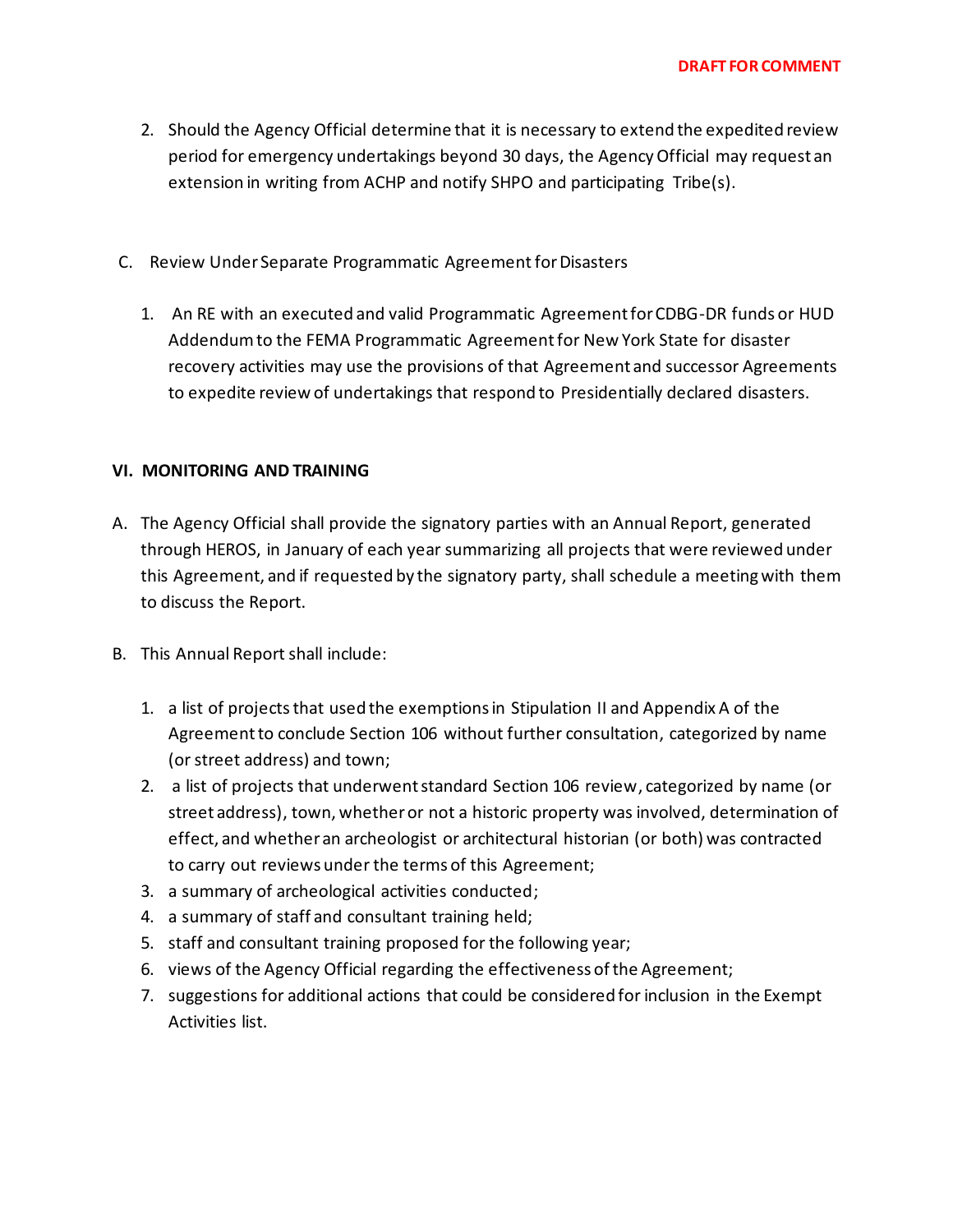C. Upon written request from one or more of the Signatories of the Agreement, the SHPO may conduct training workshops to assist the Agency Official, Recipients, and consultants to understand the technical requirements of the Agreement.

## **VII. DISPUTE RESOLUTION**

At any time during the implementation of the measures stipulated in this Agreement, should an objection to any measure or manner of implementation be raised by a consulting party or member of the public, the Agency Official shall take the objection into account and consult with the objecting party and the SHPO to resolve the issue.

- A. The Agency Official shall represent itself in all matters of dispute resolution that pertain specifically to this Agreement.
- B. The responsibilities of the signatories to carry out all other actions subject to the terms of this Agreement that are not the subject of the dispute shall remain in effect.
- C. If the Agency Official determines that the objection cannot be resolved, they shall forward all documentation relevant to the dispute to the ACHP and request their recommendations or comments. The Agency Official shall take into account the ACHP's recommendations or formal comments in reaching a final decision regarding the dispute.
- D. If the ACHP does not provide its advice regarding the dispute within 30 days, the Agency Official may make a final decision on the dispute and proceed accordingly. Prior to reaching such a final decision, the Agency Official shall prepare a written response that takes into account any timely comments regarding the dispute from the signatories and concurring parties to the Agreement and provide them and the ACHP with a copy of such written response.

### **VIII. AMENDMENTS**

A. Any signatory party may submit a written request to HUD, through its Office of Environment and Energy in CPD, that this Agreement be amended. HUD will notify the other signatories and consult with them. With the exception of requests made under VIII.B. below, amendments shall only be considered if requested in writing and must be approved in writing by all signatory parties that are participating in the Agreement at the time.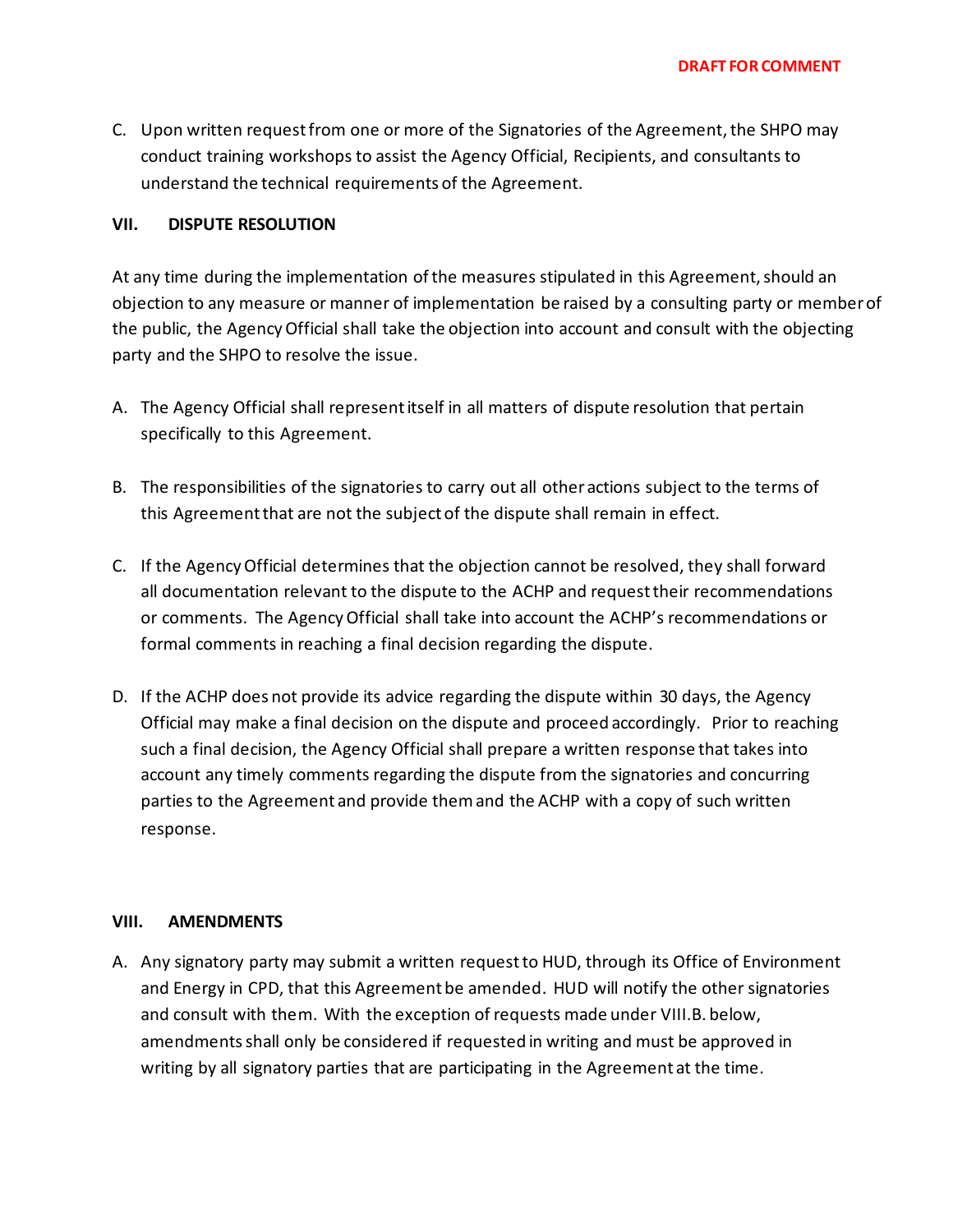B. Appendix A Exempt Activities may be amended at the request of an Agency Official who is a Signatory to the Agreement. HUD, on its own behalf or on behalf of another Signatory, shall notify the Signatories of the intent to modify Appendix A and shall provide a draft of the updated Appendix to all signatory parties. If no other Signatory objects in writing within 30 days of receipt of the proposed modification, HUD shall date and sign the amended Appendix and provide a copy of the amended Appendix to the other Signatories. Such an amendment shall go into effect on the date HUD transmits the amendment to the other Signatories. If a Signatory objects to the amendment, the Agency Official shall continue consultation to reach consensus, and if not resolved, the amendment shall not be implemented.

## **IX. TERMINATION**

- A. A signatory may terminate their participation in this Agreement by providing written notice describing the reason(s) for termination to the other parties. If the SHPO or ACHP terminates, the Agreement with all Agency Officials is terminated. If an Agency Official terminates, the Agreement is terminated only for their jurisdiction, and remains in force for other participating Agency Officials. If a Responsible Entity Agency Official terminates, the Agreement can no longer be used for review of projects in their jurisdiction that are subject to 24 CFR Part 58. If a HUD program office Agency Official terminates, the Agreement can no longer be used for review of projects in that program within New York State.
- B. This Agreementshall remain in effect for at least 30 days from receipt of notice to terminate. The Office of Environment and Energy in CPD, the SHPO, the Agency Official, and the ACHP shall consult prior to actual termination to resolve the written reasons for termination and if possible, to amend the Agreement accordingly or seek other actions that would prevent termination.
- C. In the event that an Agency Official terminates their participation in this Agreement and prior to work continuing on any Undertaking, the Agency Official shall comply with 36 CFR Part 800 for all Undertakings that would have been subject to this Agreement.

### **X. DURATION**

A. This Agreement shall remain in force for (10) ten years from the date that the ACHP signs the Agreement, unless it is terminated or superseded by another Agreement.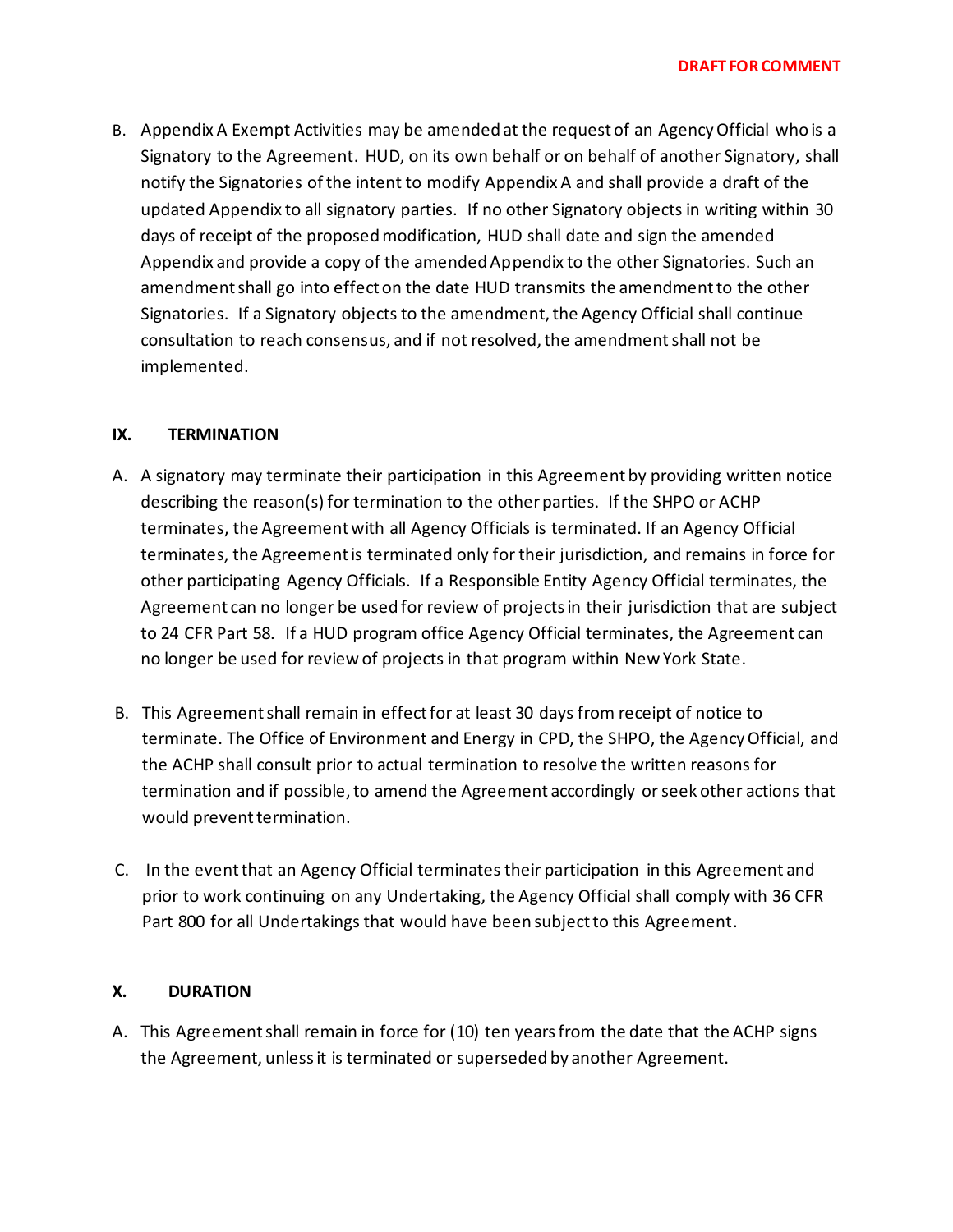- B. This Agreement may be terminated by the implementation of a subsequent Agreement pursuant to 36 CFR § 800.14(b) that explicitly terminates or supersedes this Agreement.
- C. Within six months prior to the expiration of this Agreement, the SHPO, ACHP, and Agency Officials who are signatory parties to the Agreement at that time shall consult to consider terms for a new Agreement, extension, and/or amendment of the terms of the existing Agreement or allow the Agreement to expire.
- D. The signatories may collectively agree to extend this Agreement to cover additional calendar years, or portions thereof, through an amendment in accordance with Stipulation VIII.A, provided that the original Agreement has not expired.
- E. Should an Agency Official choose not to extend their participation in the Agreement, they shall terminate their participation per Stipulation IX, and the Agreement shall remain valid for the other parties.

## **XI. EXECUTION AND IMPLEMENTATION**

This Agreement may be implemented in counterparts, with separate signature pages. After signature by SHPO, HUD, ACHP, and the initial participating Responsible Entities, the Agreement will become effective on the date it is signed by ACHP. Responsible Entities that sign later must follow the Protocol in Appendix B. The Agreement will become effective for themon the date on which the Responsible Entity signs the Agreement and submits their signature page to HUD, through its Office of Environment and Energy, the SHPO and ACHP.

Execution of this Agreement and implementation of its terms evidence that HUD and participating Responsible Entities have taken into account the effects of the undertakings subject to this Agreement on historic properties and afforded the ACHP an opportunity to comment.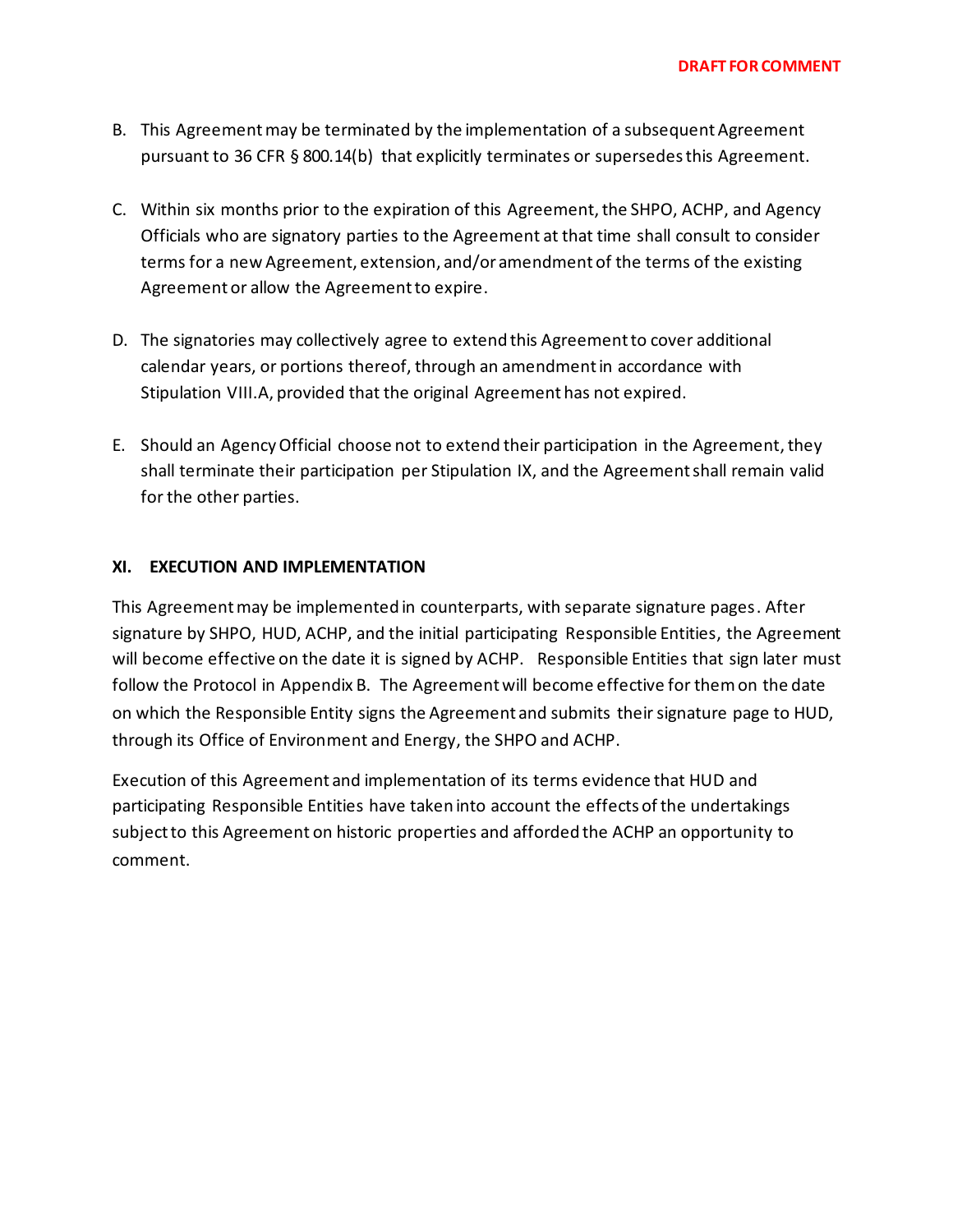### **PROGRAMMATIC AGREEMENT**

### **among**

### **THE [state] STATE HISTORIC PRESERVATION OFFICER**

### **and**

## **THE U.S. DEPARTMENT OF HOUSING AND URBAN DEVELOPMENT**

### **and**

# **CERTAIN [state] UNITS OF STATE AND GENERAL LOCAL GOVERNMENT**

## **ACTING AS RESPONSIBLE ENTITIES**

### **and**

## **THE ADVISORY COUNCIL ON HISTORIC PRESERVATION**

## **for**

# **THE REVIEW OF HUD-ASSISTED PROJECTS AND PROGRAMS SUBJECT TO**

# **24 CFR PART 50 and PART 58**

**in**

### **THE STATE OF [state]**

Signatory Party:

U.S. Department of Housing and Urban Development

|                                                                 | Date:<br><u> 2000 - 2000 - 2000 - 2000 - 2000 - 2000 - 2000 - 2000 - 2000 - 2000 - 2000 - 2000 - 2000 - 2000 - 2000 - 200</u> |
|-----------------------------------------------------------------|-------------------------------------------------------------------------------------------------------------------------------|
| Name:                                                           |                                                                                                                               |
| Title: Assistant Secretary, Office of Public and Indian Housing |                                                                                                                               |
|                                                                 |                                                                                                                               |
| By:                                                             | Date:                                                                                                                         |
| Name:                                                           |                                                                                                                               |

Title: Assistant Secretary, Office of Community Planning and Development

| R۷<br>ັ |                                                                                                                                                                                                                                                          |                                                                                                                                                                                                                                                             |
|---------|----------------------------------------------------------------------------------------------------------------------------------------------------------------------------------------------------------------------------------------------------------|-------------------------------------------------------------------------------------------------------------------------------------------------------------------------------------------------------------------------------------------------------------|
|         | ________<br><u> The Common Section of the Common Section of the Common Section of the Common Section of the Common Section of the Common Section of the Common Section of the Common Section of the Common Section of the Common Section of </u><br>____ | _____<br><u> The Communication of the Communication of the Communication of the Communication of the Communication of the Communication of the Communication of the Communication of the Communication of the Communication of the Commun</u><br>____<br>__ |

Name: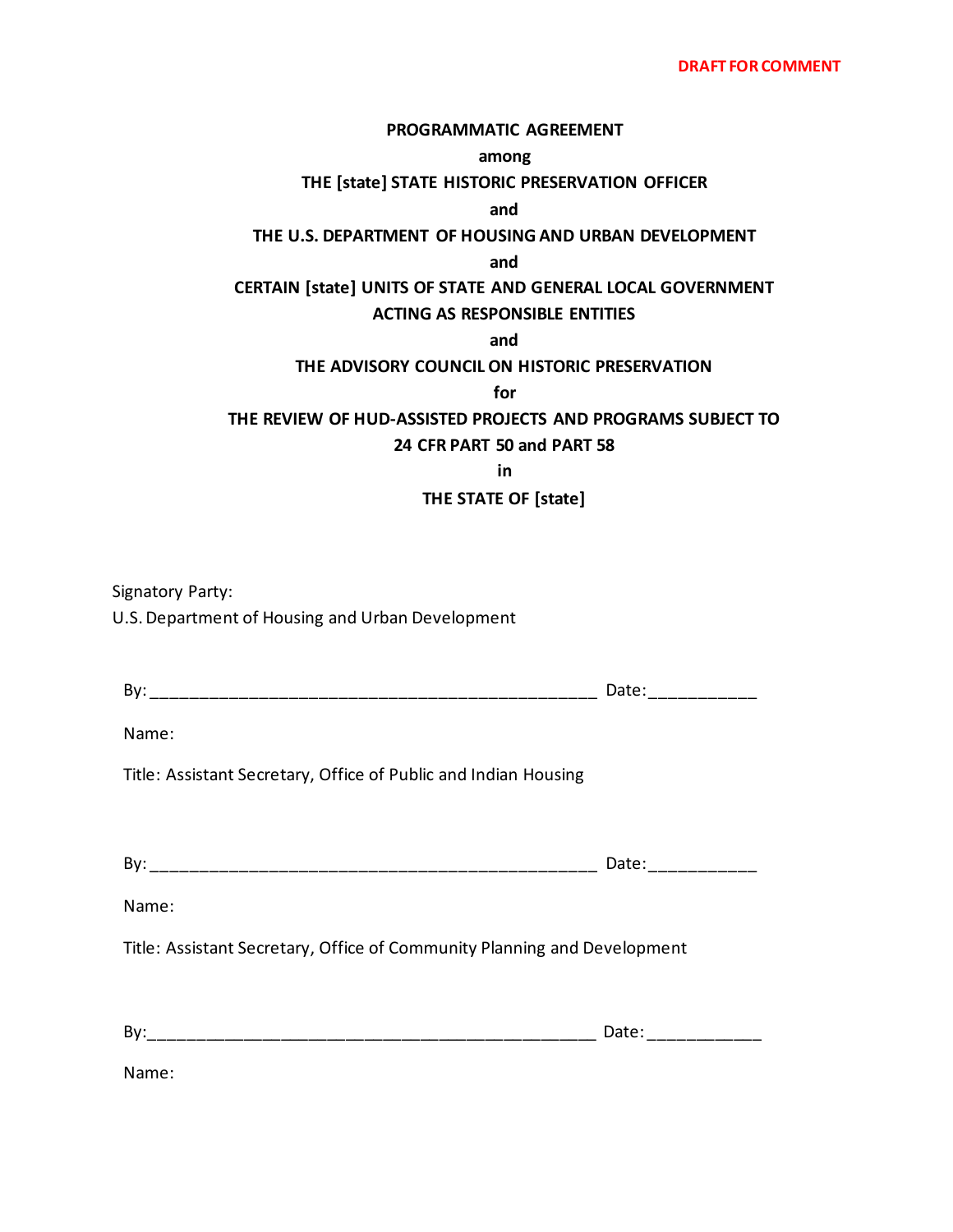Title: Assistant Secretary and FHA Commissioner, Office of Housing

### **PROGRAMMATIC AGREEMENT**

### **among**

### **THE [state] STATE HISTORIC PRESERVATION OFFICER**

# **and**

### **THE U.S. DEPARTMENT OF HOUSING AND URBAN DEVELOPMENT**

### **and**

## **CERTAIN [state] UNITS OF STATE AND GENERAL LOCAL GOVERNMENT**

## **ACTING AS RESPONSIBLE ENTITIES**

### **and**

## **THE ADVISORY COUNCIL ON HISTORIC PRESERVATION**

## **for**

# **THE REVIEW OF HUD-ASSISTED PROJECTS AND PROGRAMS SUBJECT TO**

## **24 CFR PART 50 and PART 58**

**in**

## **THE STATE OF [state]**

Signatory Party:

U.S. Department of Housing and Urban Development (continued)

| י<br>___ | __<br>___<br>__ |
|----------|-----------------|
|          |                 |

Title: Acting Deputy Assistant Secretary, Office of Healthcare Programs

| ັ                 | --<br>--- |
|-------------------|-----------|
| M<br>- 111 L<br>. |           |

Title: Director, Office of Lead Hazard Control and Healthy Homes

Contact for Office of Environment and Energy:

Name

Regional Environmental Officer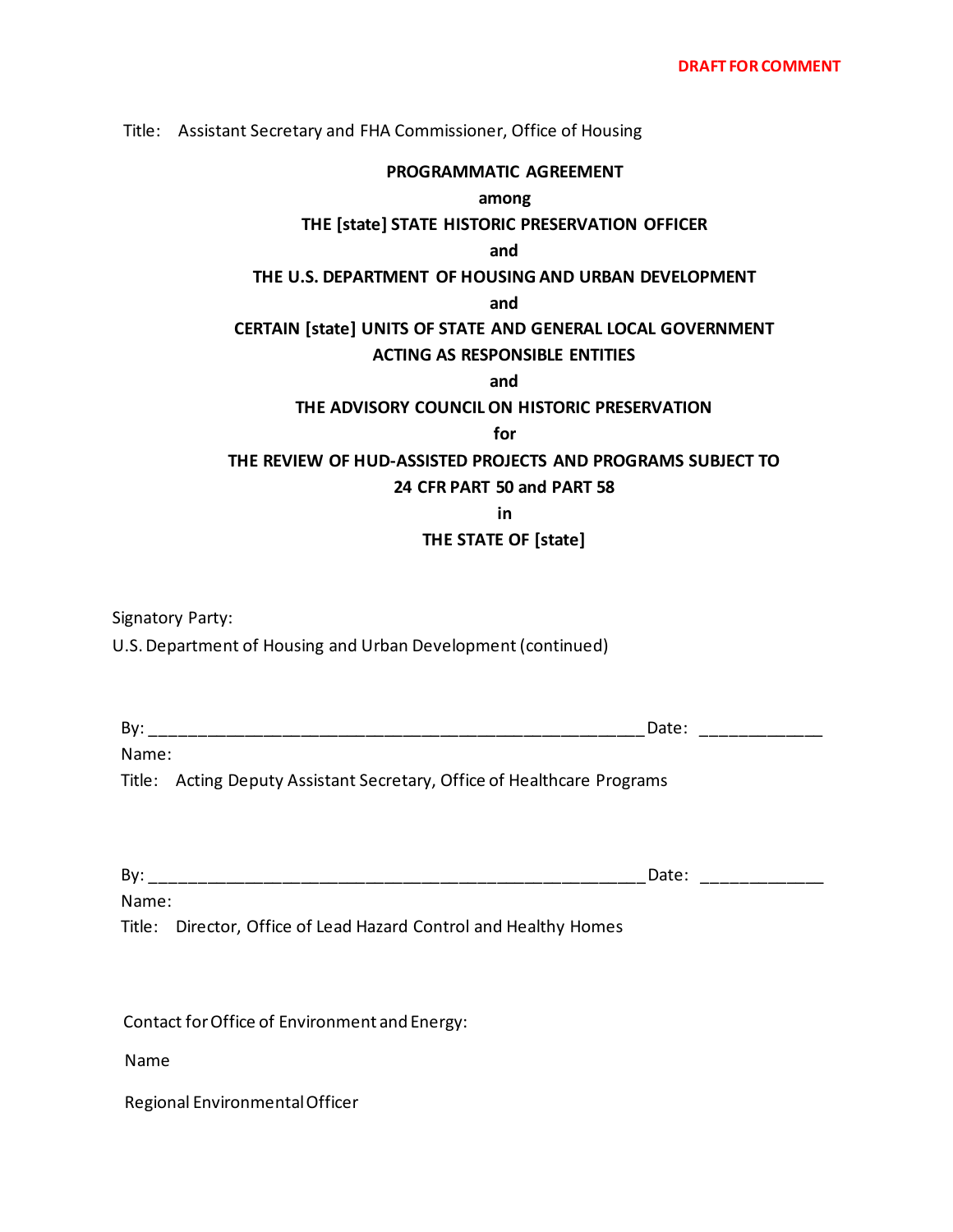Contact Information

# **PROGRAMMATIC AGREEMENT among THE [state] STATE HISTORIC PRESERVATION OFFICER and THE U.S. DEPARTMENT OF HOUSING AND URBAN DEVELOPMENT and CERTAIN [state] UNITS OF STATE AND GENERAL LOCAL GOVERNMENT ACTING AS RESPONSIBLE ENTITIES and THE ADVISORY COUNCIL ON HISTORIC PRESERVATION for THE REVIEW OF HUD-ASSISTED PROJECTS AND PROGRAMS SUBJECT TO 24 CFR PART 50 and PART 58 in THE STATE OF [state]**

\_\_\_\_\_\_\_\_\_\_\_\_\_\_\_\_\_\_\_\_\_\_\_\_\_\_\_\_\_\_\_\_\_\_\_\_\_\_ \_\_\_\_\_\_\_\_\_\_\_\_\_\_\_\_\_\_\_

Signatory Party: [State] State Historic Preservation Officer

By: [Name] Date [Title]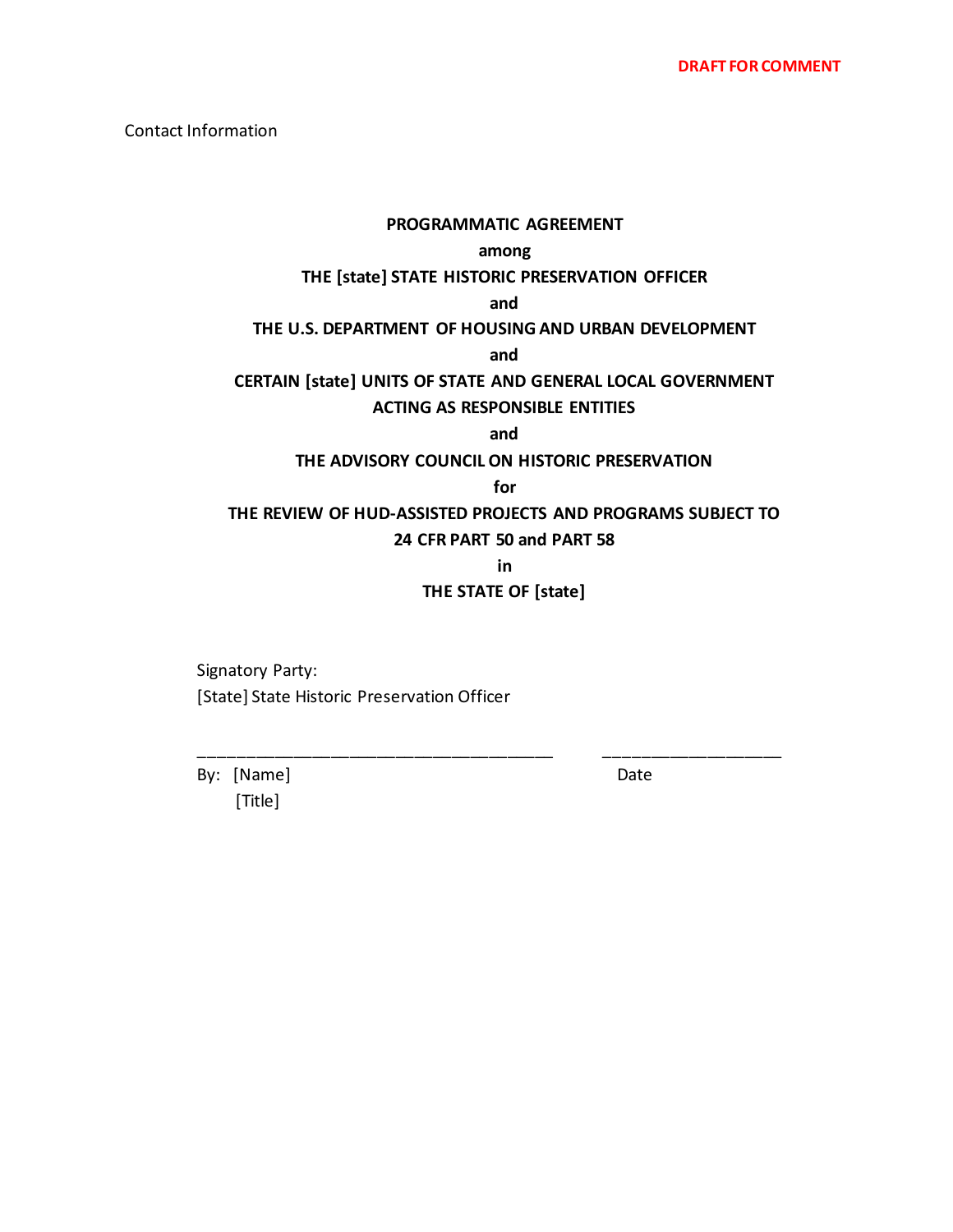### **PROGRAMMATIC AGREEMENT**

## **among**

## **THE [state] STATE HISTORIC PRESERVATION OFFICER**

**and**

# **THE U.S. DEPARTMENT OF HOUSING AND URBAN DEVELOPMENT**

**and**

# **CERTAIN [state] UNITS OF STATE AND GENERAL LOCAL GOVERNMENT**

## **ACTING AS RESPONSIBLE ENTITIES**

**and**

### **THE ADVISORY COUNCIL ON HISTORIC PRESERVATION**

### **for**

# **THE REVIEW OF HUD-ASSISTED PROJECTS AND PROGRAMS SUBJECT TO 24 CFR PART 50 and PART 58**

## **in**

## **THE STATE OF [state]**

\_\_\_\_\_\_\_\_\_\_\_\_\_\_\_\_\_\_\_\_\_\_\_\_\_\_\_\_\_\_\_\_\_\_\_\_\_\_ \_\_\_\_\_\_\_\_\_\_\_\_\_\_\_\_\_\_\_

Signatory Party: Advisory Council on Historic Preservation

By: Aimee K. Jorjani Date Chairman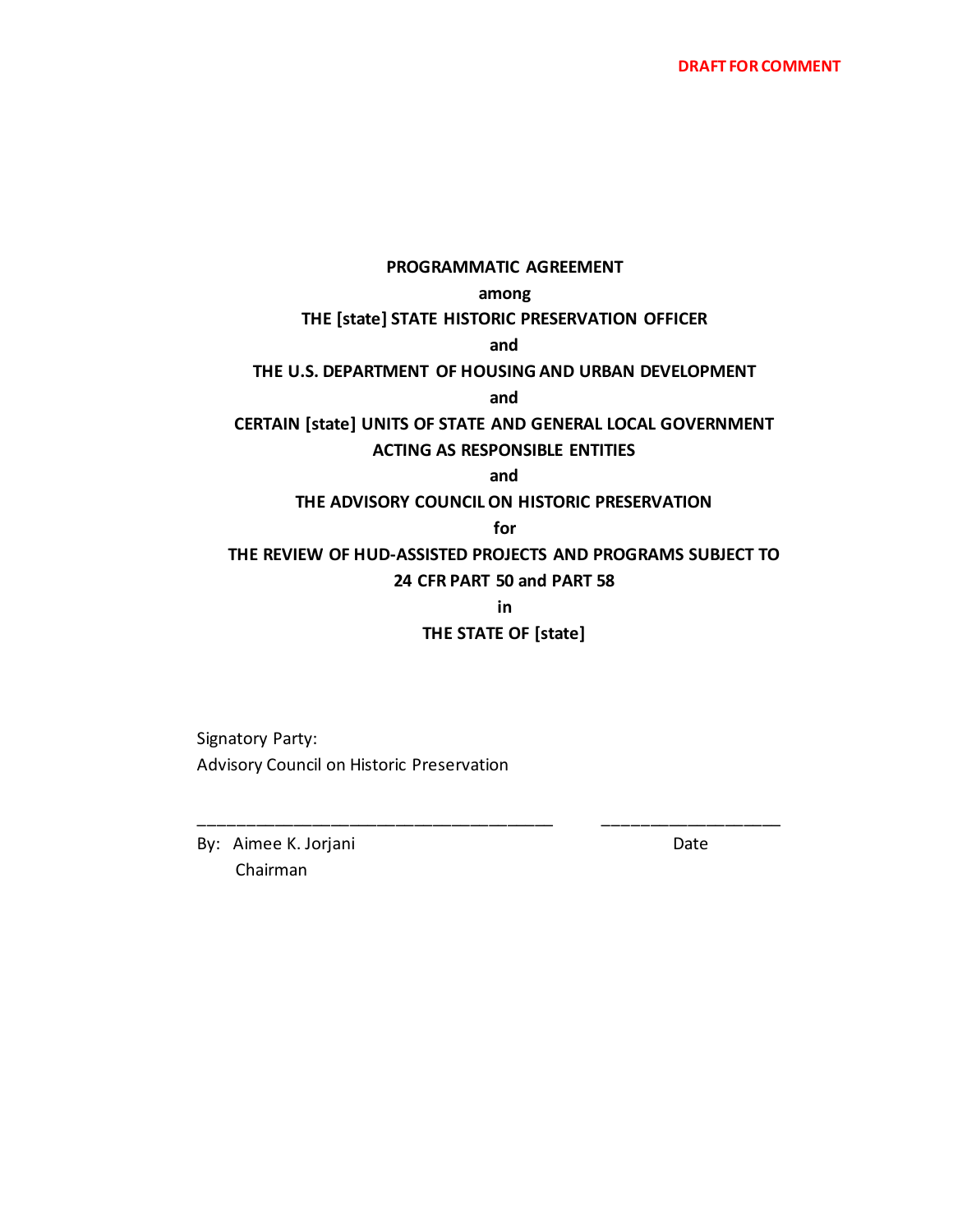# **PROGRAMMATIC AGREEMENT among THE [state] STATE HISTORIC PRESERVATION OFFICER and THE U.S. DEPARTMENT OF HOUSING AND URBAN DEVELOPMENT and CERTAIN [state] UNITS OF STATE AND GENERAL LOCAL GOVERNMENT ACTING AS RESPONSIBLE ENTITIES and THE ADVISORY COUNCIL ON HISTORIC PRESERVATION for THE REVIEW OF HUD-ASSISTED PROJECTS AND PROGRAMS SUBJECT TO 24 CFR PART 50 and PART 58 in THE STATE OF [state]**

Invited Signatory Party: [Consulting party with role in implementation of the Agreement]

\_\_\_\_\_\_\_\_\_\_\_\_\_\_\_\_\_\_\_\_\_\_\_\_\_\_\_\_\_\_\_\_\_\_\_\_\_\_ \_\_\_\_\_\_\_\_\_\_\_\_\_\_\_\_\_\_\_

By: [Name] Date

[Title]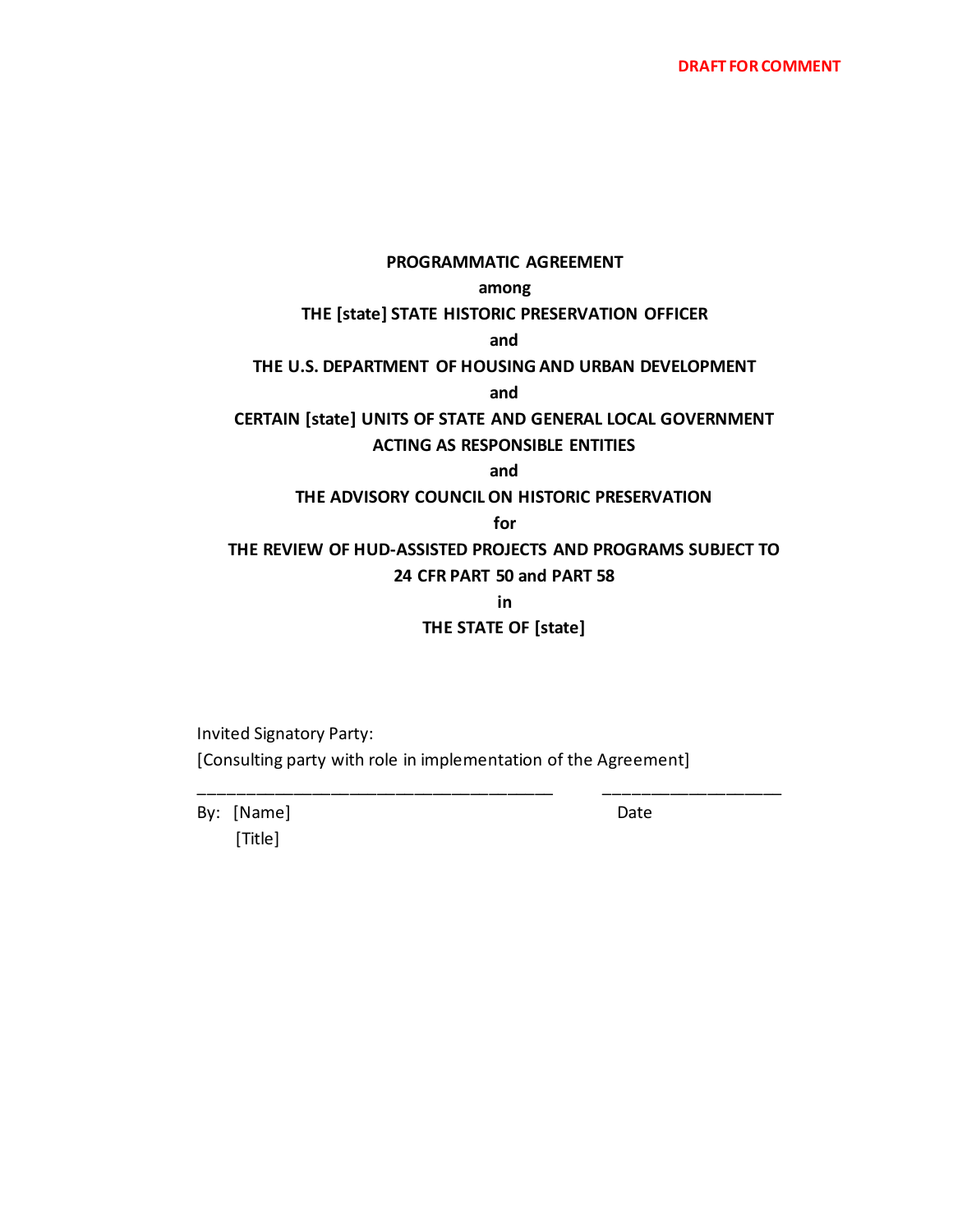#### **PROGRAMMATIC AGREEMENT**

### **among**

### **THE [state] STATE HISTORIC PRESERVATION OFFICER**

### **and**

## **THE U.S. DEPARTMENT OF HOUSING AND URBAN DEVELOPMENT**

### **and**

# **CERTAIN [state] UNITS OF STATE AND GENERAL LOCAL GOVERNMENT ACTING AS RESPONSIBLE ENTITIES**

### **and**

### **THE ADVISORY COUNCIL ON HISTORIC PRESERVATION**

### **for**

# **THE REVIEW OF HUD-ASSISTED PROJECTS AND PROGRAMS SUBJECT TO 24 CFR PART 50 and PART 58**

## **in**

## **THE STATE OF [state]**

\_\_\_\_\_\_\_\_\_\_\_\_\_\_\_\_\_\_\_\_\_\_\_\_\_\_\_\_\_\_\_\_\_\_\_\_\_\_ \_\_\_\_\_\_\_\_\_\_\_\_\_\_\_\_\_\_\_

Signatory Party: Responsible Entity [City/Town/County/Tribe]

By: Name of Certifying Officer **Date** Date Title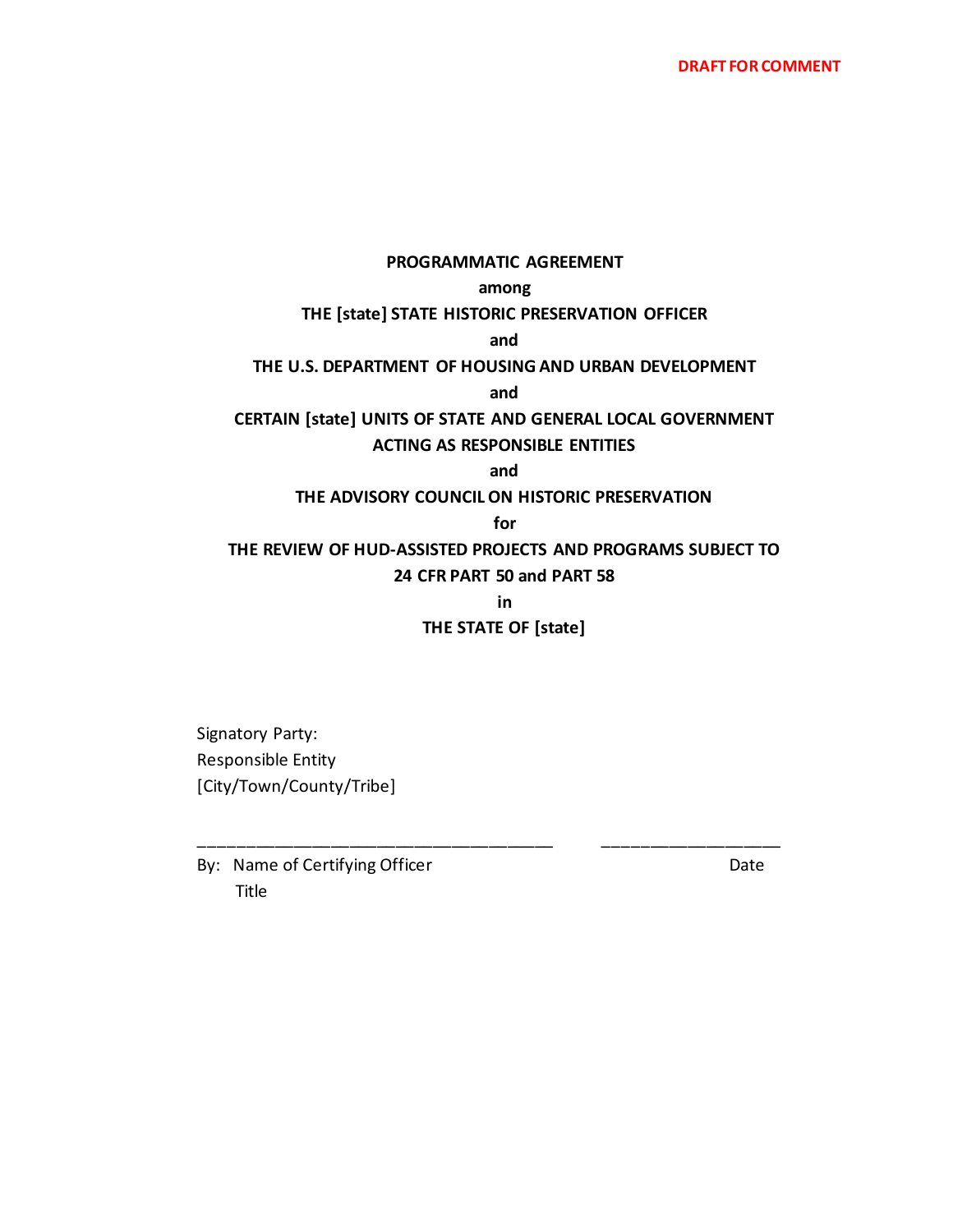# **PROGRAMMATIC AGREEMENT among THE [state] STATE HISTORIC PRESERVATION OFFICER and THE U.S. DEPARTMENT OF HOUSING AND URBAN DEVELOPMENT and CERTAIN [state] UNITS OF STATE AND GENERAL LOCAL GOVERNMENT ACTING AS RESPONSIBLE ENTITIES and THE ADVISORY COUNCIL ON HISTORIC PRESERVATION for THE REVIEW OF HUD-ASSISTED PROJECTS AND PROGRAMS SUBJECT TO 24 CFR PART 50 and PART 58 in**

**THE STATE OF [state]**

\_\_\_\_\_\_\_\_\_\_\_\_\_\_\_\_\_\_\_\_\_\_\_\_\_\_\_\_\_\_\_\_\_\_\_\_\_\_ \_\_\_\_\_\_\_\_\_\_\_\_\_\_\_\_\_\_\_

Concurring Party:

[Name of Consulting Party]

By: Name Date Title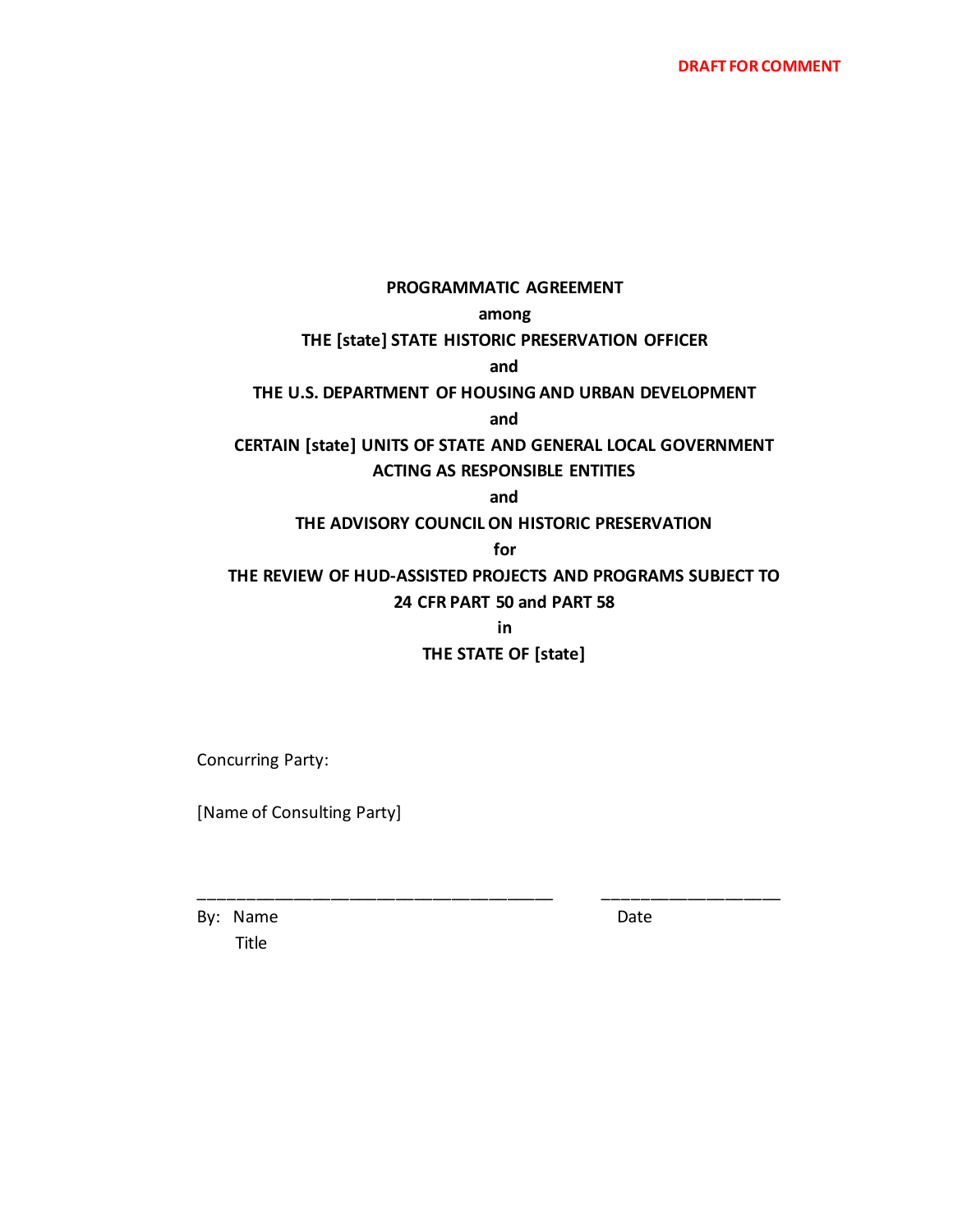## **APPENDIX A**

## **EXEMPT ACTIVITIES**

## **[To be modified per consultation with SHPO, tribes and other consulting parties]**

In accordance with Stipulation II.G above, undertakings that are comprised solely and entirely of the following activities require no further Section 106 review. Applicability of the exemption must be documented in HEROS or other administrative record.

For the purposes of this Agreement, the term "in-kind repair" means an action to restore the mechanical, structural, or aesthetic function of an element of an historic resource using materials and methods compatible with the original nature and function of that element. The term "in-kind replacement" is defined as installation of a new element that duplicates the material, dimensions, design, configuration and detailing of the original element.

## **1. Site Work**

- a. Streets, driveways, alleys, and parking areas. Repair and restriping of existing concrete or asphalt surfaces and parking areas provided that no changes are made in width, surface, vertical alignment or drainage.
- b. Curbs, gutters, sidewalks, retaining walls. Repair of existing concrete or asphalt surfaces or in-kind replacement of brick, rock, or stone materials for curbs, gutters, sidewalks, and retaining walls.
- c. Site work. In-kind repair/replacement of site improvementsin existing footprint, including, but not limited to fences, landscaping, and steps.
- d. Underground Utilities. Repair or replacement of existing water, sewer, natural gas, electric or telecommunication lines and in-place repair of septic systems if it occurs in or adjacent to the existing trench and provided there is no substantial earth moving. Directional boring of new/replacement utility lines within previously disturbed soils.
- e. Above Ground Utilities. Repair or replacement of existing wires, anchors, crossarms, and other miscellaneous hardware on existing overhead lines; not including pole replacement or installation outside city limits. Water tower replacement is not exempt.
- f. Street lighting and traffic signals. Repair and replacement of non-historic streetlights, traffic signals, and traffic signs, outside of a listed or eligible historic district.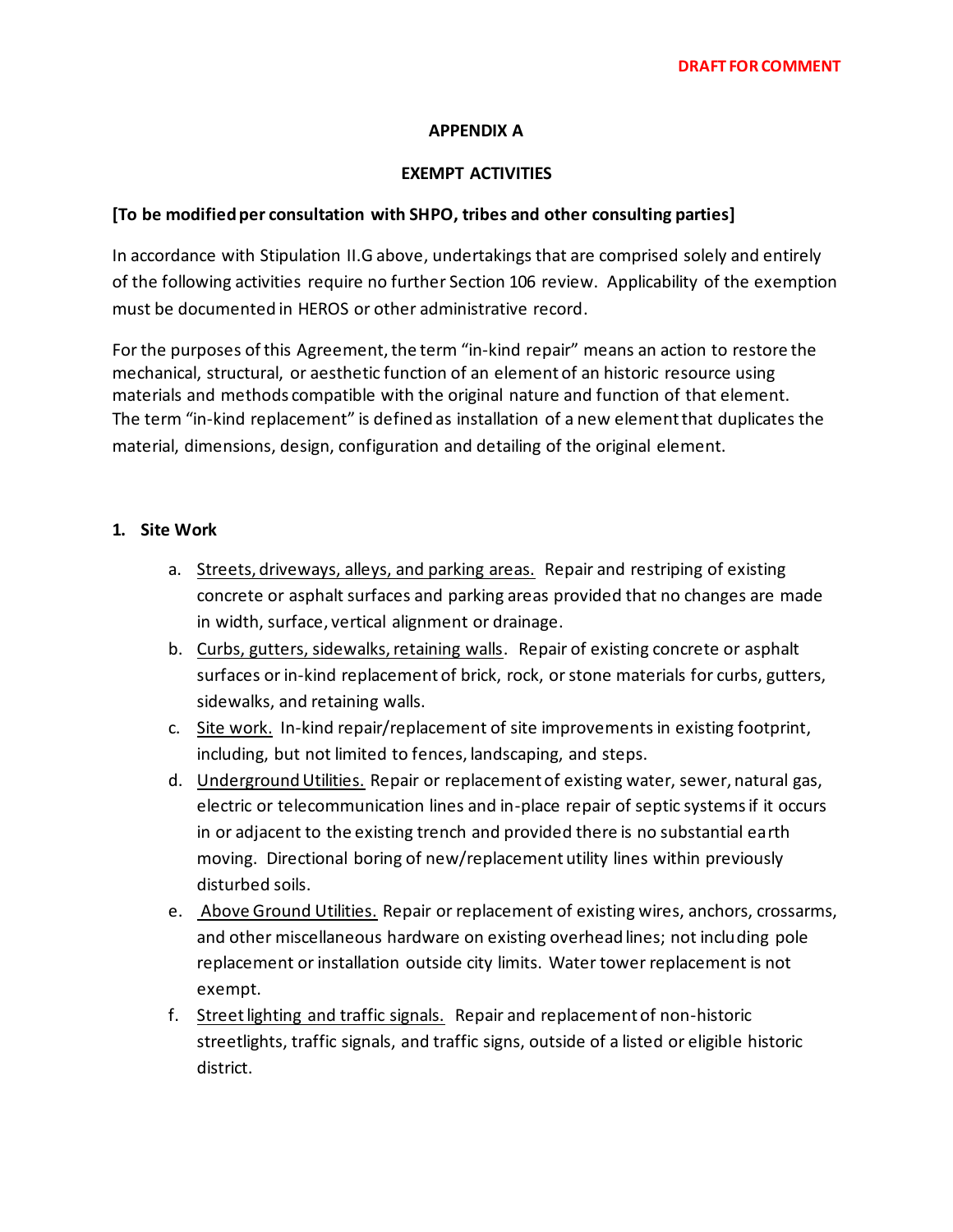- g. Park and playground equipment. Installation, repair or replacement of non-historic park and playground equipment, excluding buildings, with minimal ground disturbance.
- h. Temporary structures. Installation of temporary construction-related structures including scaffolding, barriers, screening, fences, protective walkways, signage, office trailers or restrooms.
- i. Test holes and wells. Test borings, well drilling and perc tests that do not require a temporary or permanent new access road to the site.
- j. Generators. Temporary installation of generators, and permanent installation of generators that are placed inside existing buildings or that occupy an area under 50 square feet behind the building they serve.
- k. Plantings. Planting of grass, shrubs, bushes and trees unless the property is located within or adjacent to a listed or eligible historic property.

# **2. Exterior Rehabilitation**

- a. Exterior repairs. In-kind repair of porches, cornices, exterior siding, doors, balustrades, stairs or other trim.
- b. Historic Windows. Caulking, weatherstripping, reglazing and repainting of windows, installation of new window jambs or jamb liners, repair, replacement or installation of storm windows (exterior, interior, metal or wood) provided they match the historic shape and size of the historic prime windows and that the any structural division, such as a meeting rail, coincides with that of the prime window.
- c. Non-historic Windows. Repair of non-historic windows, addition of storm windows, and replacement with new windows sized to fit the original window openings with structural divisions that approximate the historic window appearance. For example, if the historic windows were double hung, a meeting rail approximately in the middle.
- d. Exterior Painting. Exterior painting of previously painted surfaces. Removal of exterior paint by non-destructive means, using lead-safe work practices (see 24 C.F.R. Part 35.1330 (a) (4), and § 35.1350), limited to hand scraping, low-pressure water less than 600 p.s.i, heat plates, hot air guns, or chemical paint removers provided that the removal method is consistent with §35.140 Prohibited methods of paint removal, and National Park Service Preservation Briefs #10: *Exterior Paint Problems on Historic Woodwork*, and #37: *Appropriate Methods for Reducing Lead-Paint Hazards in Historic Housing*.
- e. Roofing. Repair or in-kind replacement of roof cladding and sheeting, flashing, gutters, soffits, and downspouts with no change in roof pitch or configuration.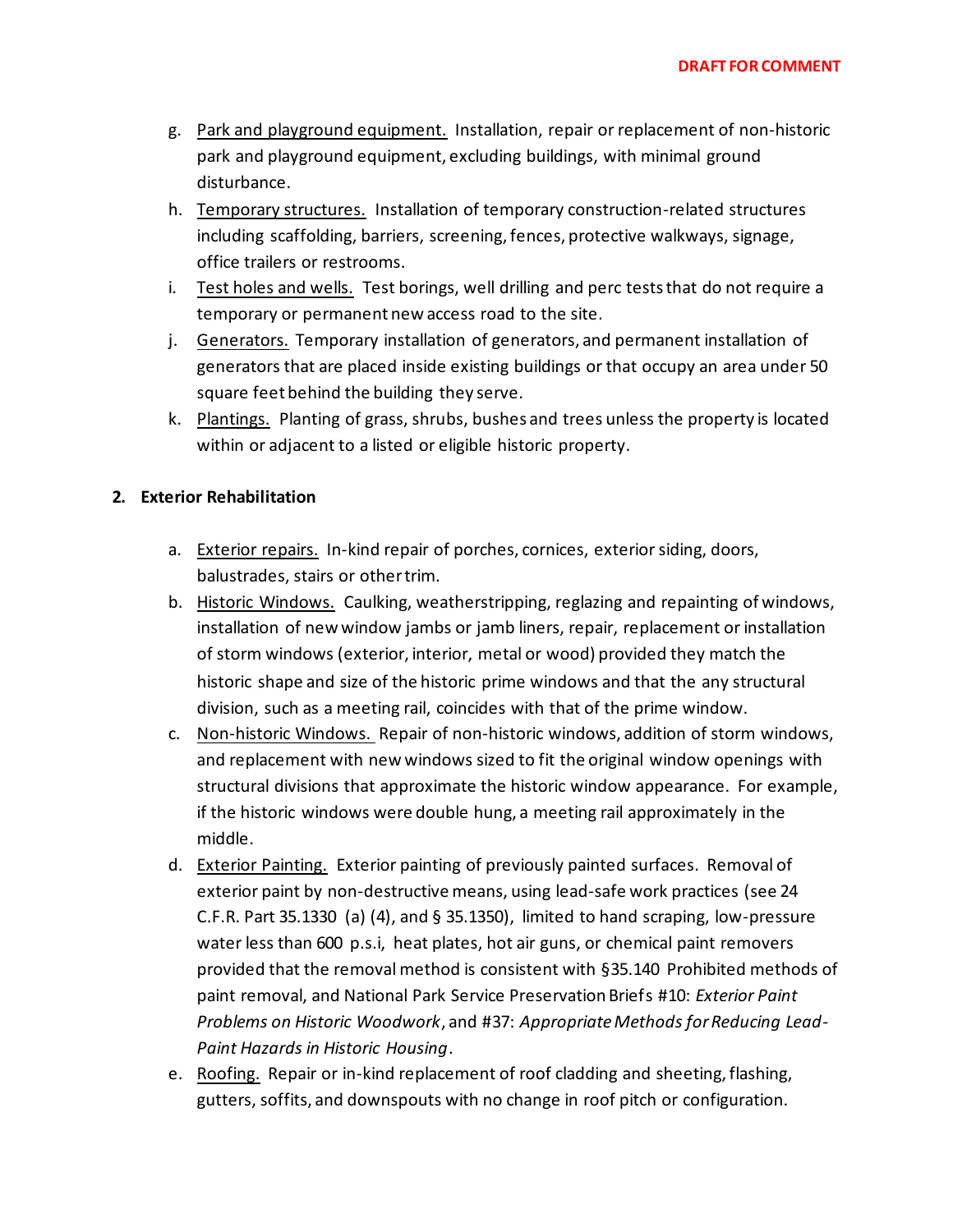Installation of new roofing or reflective roof coatings on a flat-roofed building with a parapet, such that the roofing material is not visible from any public right-of-way.

- f. Awnings. Repair or in-kind replacement of awnings.
- g. Mechanical systems. Placement and installation of exterior HVAC mechanical units and vents not on the front elevation.
- h. Basement bulkhead doors. Replacement or repair of basement bulkhead doors and installation of basement bulkhead doors not on the front elevation.
- i. Mothballing. Securing or mothballing a property by boarding over window and door openings, making temporary roof repairs, and/or ventilating the building in accordance with National Park Service Preservation Brief 31: *Mothballing Historic Buildings.*
- j. Accessibility Ramps. Graded ground paths that provide access to a building, repair of existing ramps, and installation of temporary ramps that do not irreversibly impact porches or railings.
- k. Foundations. Below-grade repair of brick or stone foundations that does not include applying weatherproofing or sealers, and repairs to all other types of foundations.
- l. Attic Vents. Repair or in-kind replacement of historic attic vents in original openings or installation of new attic vents painted to match gable.
- m. Seismic and structural repairs. Seismic and structural repairs of buildings and parking facilities, provided that there is no substantial earth moving, such as new footings, foundation-trenching or excavation.
- n. Chimney liners. Repair or in-kind replacement of chimney liners provided that the work does not affect the exterior of the chimney.
- o. Replacement of mobile homes. Replacement of deteriorated or damaged mobile homes with new mobile homes on existing pads with existing utility hook-ups.

# **3. Interior Rehabilitation**

- a. Mechanical systems. Installation, replacement or repair of plumbing, HVAC systems and units, hot water heaters, furnaces, electrical wiring and fire protection systems, provided no structural alterations are involved. Included are bathroom improvements for handicapped access, provided the work is contained within the existing restroom walls.
- b. Surfaces. Repair or in-kind replacement of interior surface treatment, such as floors, walls, ceilings, plaster and woodwork. If covering historic features, such as wood floors, then carpet or sheet goods (linoleum or vinyl) shall be installed in a reversible manner, either through tacking or with an underlayment so historic floors shall not be irreversibly damaged.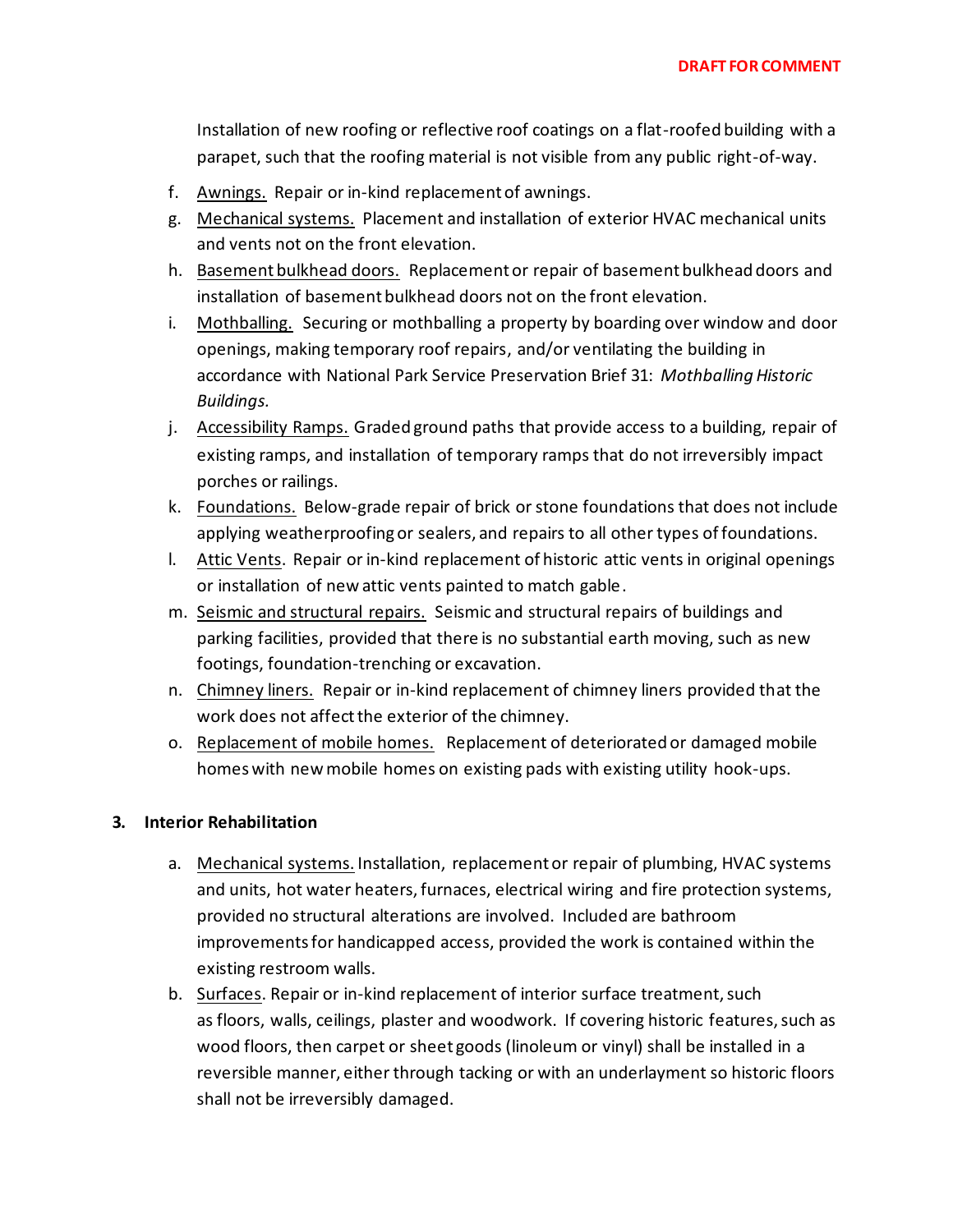- c. Insulation. Installation of non-spray insulation in ceiling, attic, and basement spaces.
- d. Radiant Barriers. Installation of radiant barriers in unoccupied attic spaces.
- e. Asbestos abatement. Abatement or control of asbestos that does not involve removal or alteration of interior features.
- f Floors and stairs. Repair and in-kind replacement of floors and stairs, replacement of carpets, and installation or repair of concrete basement floor in an existing basement.
- g. Bath and kitchen fixtures. Repair or replacement of bathroom and kitchen equipment and fixtures.
- h. Accessibility. Modification of a bathroom or kitchen for handicapped access within the walls of the existing bathroom or kitchen. Installation of wedges and removal of thresholds to facilitate access through door openings.
- i. Lead-Based Paint hazard mitigation. Interior lead hazard mitigation and abatement using lead-safe work practices (see 24 C.F.R. Part 35.1330 (a) (4), and § 35.1350), when it is limited to washing, scraping and repainting, wallpapering, and chemical stripping of lead –painted surfaces, installation of new window jambs or jamb liners, installation of metal panning in window wells, and replacement of non-significant flat stock trim, provided that the work is consistent with §35.140 Prohibited methods of paint removal and National Park Service Preservation Brief #37: *Appropriate Methods for Reducing Lead-Paint Hazards in Historic Housing*.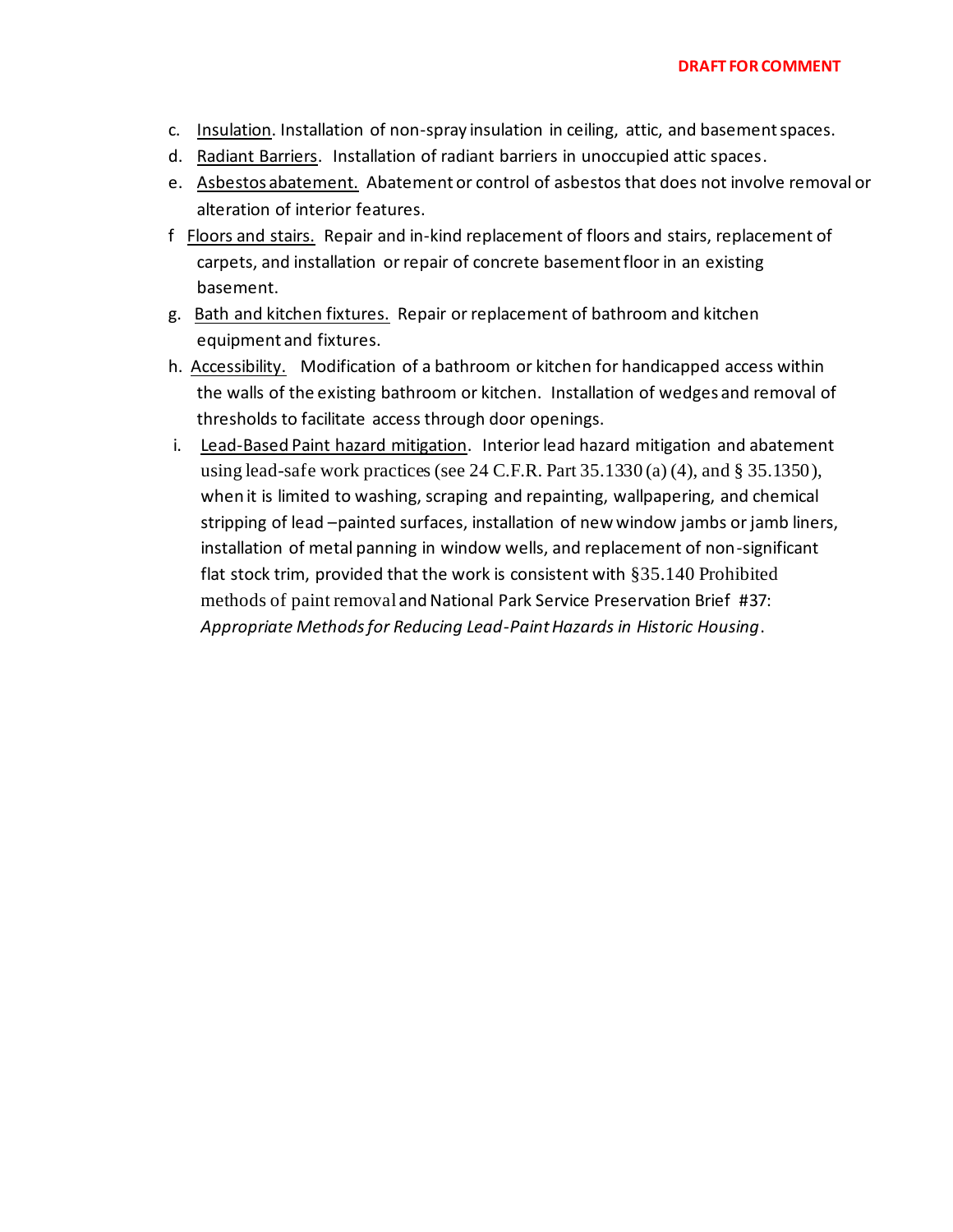## **APPENDIX B**

# **Protocol for Responsible Entities to Adopt the**

# **HUD Statewide Part 50/58 Programmatic Agreement**

#### **Background**

HUD assisted projects require a historic preservation compliance review, otherwise known as Section 106 review, which requiresfederal agencies to consider any impacts their projects may have on historic properties. This review process can be completed as outlined in 36 CFR 800 for individual projects, or, a Programmatic Agreement (PA) may be developed as an alternative to expedite the review process for multiple projects. HUD has developed a model PA that applies to HUD projects administered under both 24 CFR Part 58 and Part 50. Individual Responsible Entities (REs) can opt to sign the PA and use its streamlining measures in their Section 106 reviews. Participation in the PA is voluntary, and an RE is always free to develop its own separate, individual PA or conduct reviews with the standard Section 106 process.

HUD environmental regulations [24 CFR Part 58] require states and units of general local government to assume responsibility for environmental review of some HUD-assisted projects, like CDBG, HOME, Public Housing, and Continuum of Care (CoC). These Responsible Entities (REs) act as the federal agency in carrying out environmental reviews, including Section 106 reviews.

HUD has developed a template PA that covers Part 58 projects, as well as those subject to HUD's environmental regulations at 24 CFR Part 50 which requires HUD officials to conduct environmental review for some projects, like FHA mortgage financing of multifamily and healthcare projects. The PA contains a list of activities that are so unlikely to cause adverse effects to historic properties that they are exempt from further Section 106 review and consultation. Examples of exempt activities include work on most buildings under 45 years old, roof repair, and kitchen and bath renovation. In order to take advantage of the exemptions, an RE must be a party to the PA. Once the PA is executed by HUD and the initial RE signatories, the PA cannot be modified, except as outlined in Stipulation VIII of the PA. Listed below are guidelines on how REs can adopt the HUD Statewide Part 50/58 PA and use it to expedite reviews.

#### **Initiation**

• An RE can notify the HUD Regional Environmental Officer or Field Environmental Officer in the Office of Environment and Energy (OEE) of their interest in adopting the PA for their jurisdiction. An RE may sign on to the PA during the initial consultation and execution of the PA, or adopt the PA at a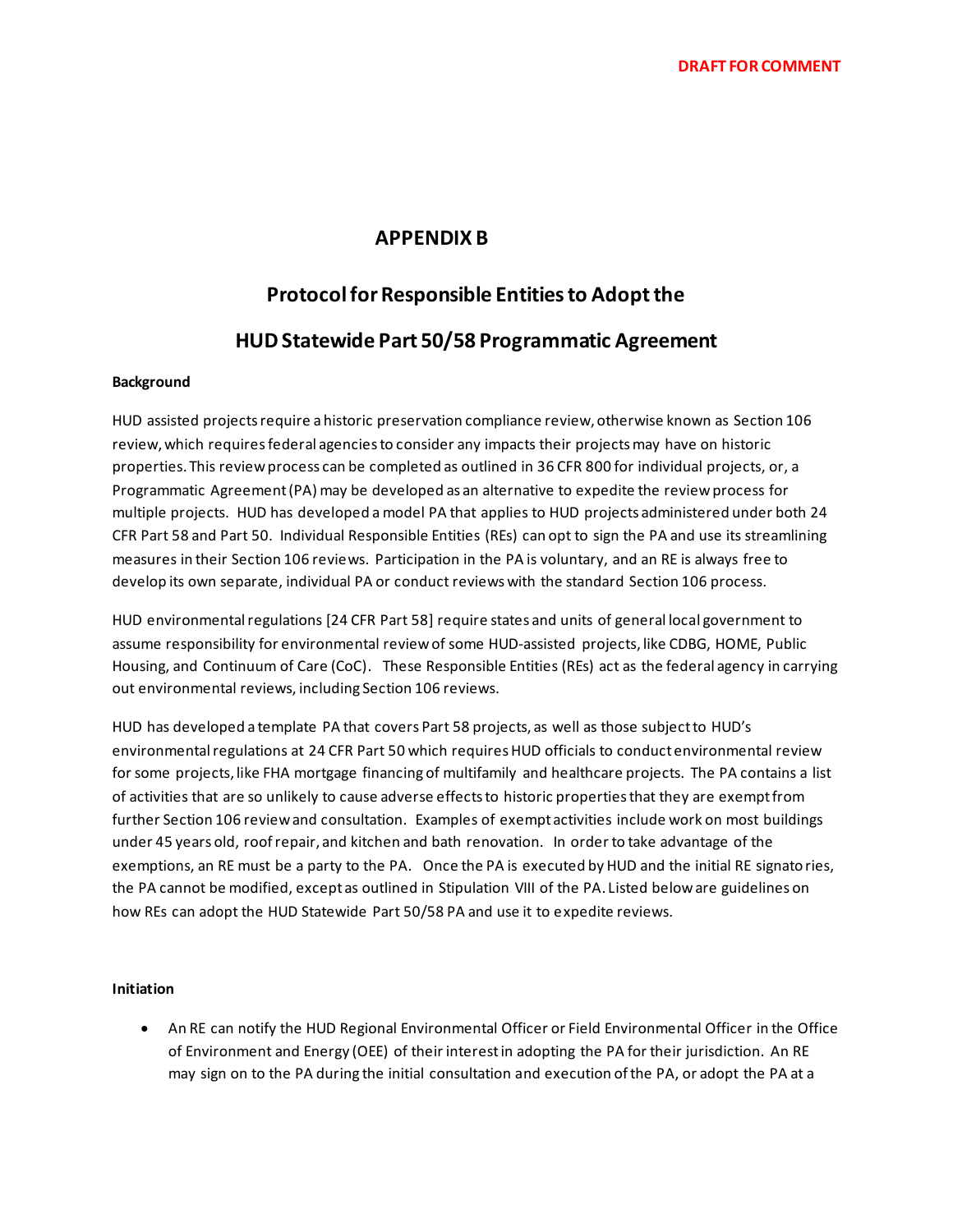subsequent date. HUD is available to support and discuss the PA process with REs and assist them throughout the adoption process as necessary.

#### **Public Outreach**

• HUD through its Office of Environment and Energy will facilitate consultation with statewide historic preservation organizations and federally recognized Indian Tribes during the initial development of the PA in the state. Before they adopt the PA, REs must inform other potentially interested parties in their jurisdiction about the PA, such as local historic preservation review Commissions (whether or not the city participates in the SHPO's Certified Local Governments (CLG) program), local historic preservation organizations, and the general public in the community. This can be done by notice, letter, meeting, or other means**.** The RE must document their public outreach. The RE must consider any comments received in its decision on whether to sign the PA.

#### **Execution of the 50/58 PA**

- HUD will prepare a signature page for each eligible RE.
- Some REs will participate in the initial consultation on the PA and will submit their signature page as part of the initial execution of the PA by HUD and multiple REs. The PA will become effective for a signatory RE after the ACHP has signed the PA.
- Some REs will provide their signature page to HUD after the initial execution of the PA. In that case, the RE may begin using the PA process for reviews effective the date of signature by the RE and submission to HUD.
- On behalf of the REs, HUD Office of Environment and Energy will notify SHPO, ACHP and Tribes of new signatories to the PA.
- HUD will post the RE signature pages on the Section 106 Agreements section of the HUD Historic Preservation page at [https://www.hudexchange.info/environmental-review/historic](https://www.hudexchange.info/environmental-review/historic-preservation/section-106-agreements/)[preservation/section-106-agreements/](https://www.hudexchange.info/environmental-review/historic-preservation/section-106-agreements/)

#### **Annual Report**

• The RE must prepare an Annual Report with a narrative and statistical overview of the actions taken by the RE in the previous year to implement the terms of the PA. HUD will provide data from HEROS on the RE's projects during the year. The RE must provide the Report to the HUD Office of Environment and Energy, the SHPO, and the ACHP. Any of the parties may request a follow-up discussion of the Report and its recommendations.

**For more information contact the HUD Regional or Field Environmental Officer for your state. A list is available here[: https://www.hudexchange.info/programs/environmental-review/hud-environmental](https://www.hudexchange.info/programs/environmental-review/hud-environmental-staff-contacts/#region-i-regional-and-field-environmental-officers)[staff-contacts/#region-i-regional-and-field-environmental-officers](https://www.hudexchange.info/programs/environmental-review/hud-environmental-staff-contacts/#region-i-regional-and-field-environmental-officers)**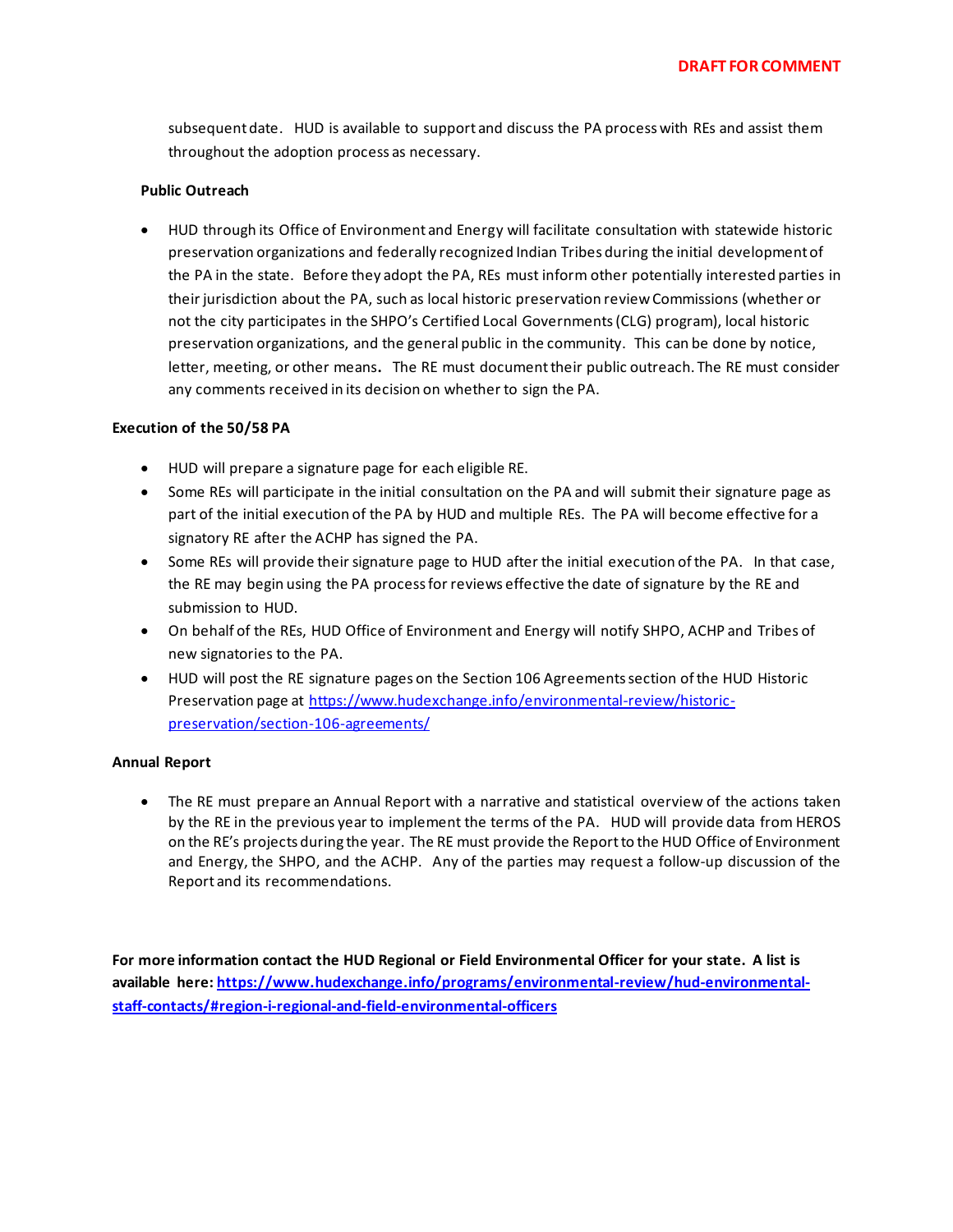## **APPENDIX C**

# **CHART OF THE APPLICABILITY OF PART 50 AND PART 58 TO HUD PROGRAMS January 2021**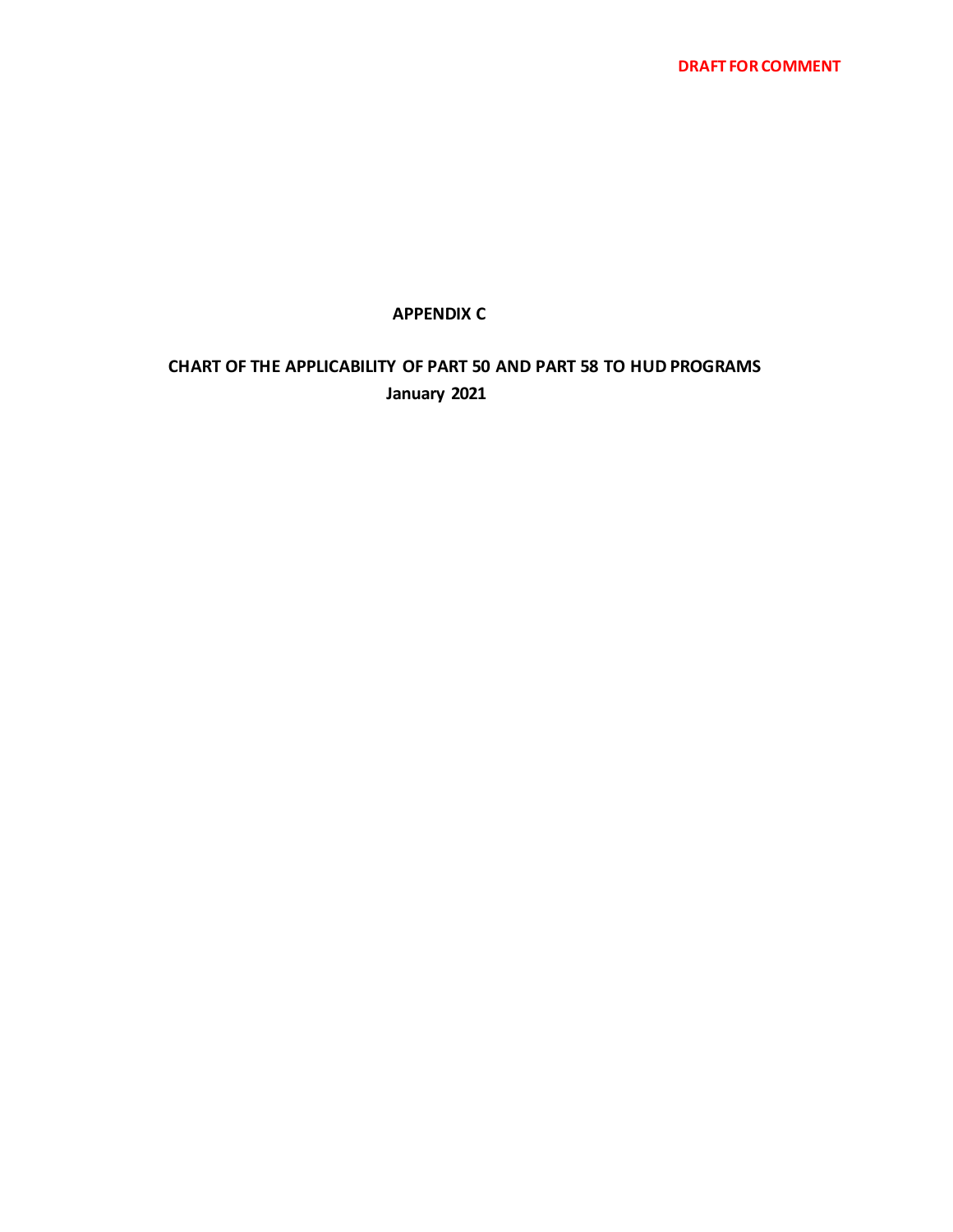# **APPLICABILITY OF PART 50 AND PART 58 TO HUD PROGRAMS January 2021**

### **Office of Multifamily Housing**

The Office of Multifamily Housing provides mortgage insurance programs for apartment buildings as well as capital advance funds to construct low income housing for elderly and disabled residents. Projects labeled apartments would typically be a Multifamily Housing program, except public housing.

| Program                             | Description                                                 | Part           | Part         |
|-------------------------------------|-------------------------------------------------------------|----------------|--------------|
|                                     |                                                             | 50             | 58           |
| Section 221(d)(4)                   | New Construction or substantial rehabilitation of           | x              |              |
|                                     | multifamily rental housing.                                 |                |              |
| Section 223(a)(7)                   | Refinance of HUD-insured multifamily projects with no       | $\mathsf{x}$   |              |
|                                     | substantial rehabilitation. No further Section106 review    |                |              |
|                                     | due to No Potential to Cause Effects determination. If      |                |              |
|                                     | action involves purchase, Section 106 review is required.   |                |              |
| Section 207/223(f)                  | Purchase or refinance of existing multifamily rental        | X              |              |
|                                     | housing with some, but not substantial, rehabilitation. In  |                |              |
|                                     | 223(f) refinance, if work does not exceed Maintenance,      |                |              |
|                                     | no further Section106 review due to No Potential to         |                |              |
|                                     | Cause Effects determination.                                |                |              |
| Section 241(a)                      | Addition or Rehabilitation to an existing FHA-insured       | X              |              |
|                                     | project. These loans typically involve a significant        |                |              |
|                                     | construction component.                                     |                |              |
| 213 Cooperative                     | New Construction, substantial rehabilitation, or purchase   | X              |              |
|                                     | of Cooperative Housing.                                     |                |              |
| 542(c) Risk Share                   | Credit enhancements for state and local housing finance     |                | $\mathsf{x}$ |
| Program,                            | agencies for new construction, substantial rehabilitation,  |                |              |
|                                     | refinancing, and housing for the elderly.                   |                |              |
| Section 202/811                     | Capital advance to construct new Housing for elderly and    | X              |              |
|                                     | disabled persons.                                           | $\overline{X}$ |              |
| Project-based Section 8<br>Renewals | Capital repairs and Rehabilitation of existing projects.    |                |              |
| Section 8 Transfer of               | Transfers of rental assistance (including Section 8(bb)) to | X              |              |
| Project-based Subsidy               | existing property with no repairs, existing properties      |                |              |
|                                     | with rehab, or new construction.                            |                |              |
|                                     |                                                             |                |              |
| Markto Market                       | Reduces rents to market levels, can include                 | X              |              |
|                                     | rehabilitation.                                             |                |              |
| <b>Rental Assistance</b>            | This Office of Housing Program converts public housing      |                |              |
| Demonstration Program               | to private funding that is used to rehabilitate, remove,    | $X^*$          | $X^*$        |
| (RAD)                               | and/or construct improved public housing.                   |                |              |
|                                     |                                                             |                |              |

\* See page 117 of HUD Notice H-2019-09 PIH-2019-23 (HA) (RAD Notice Rev.4)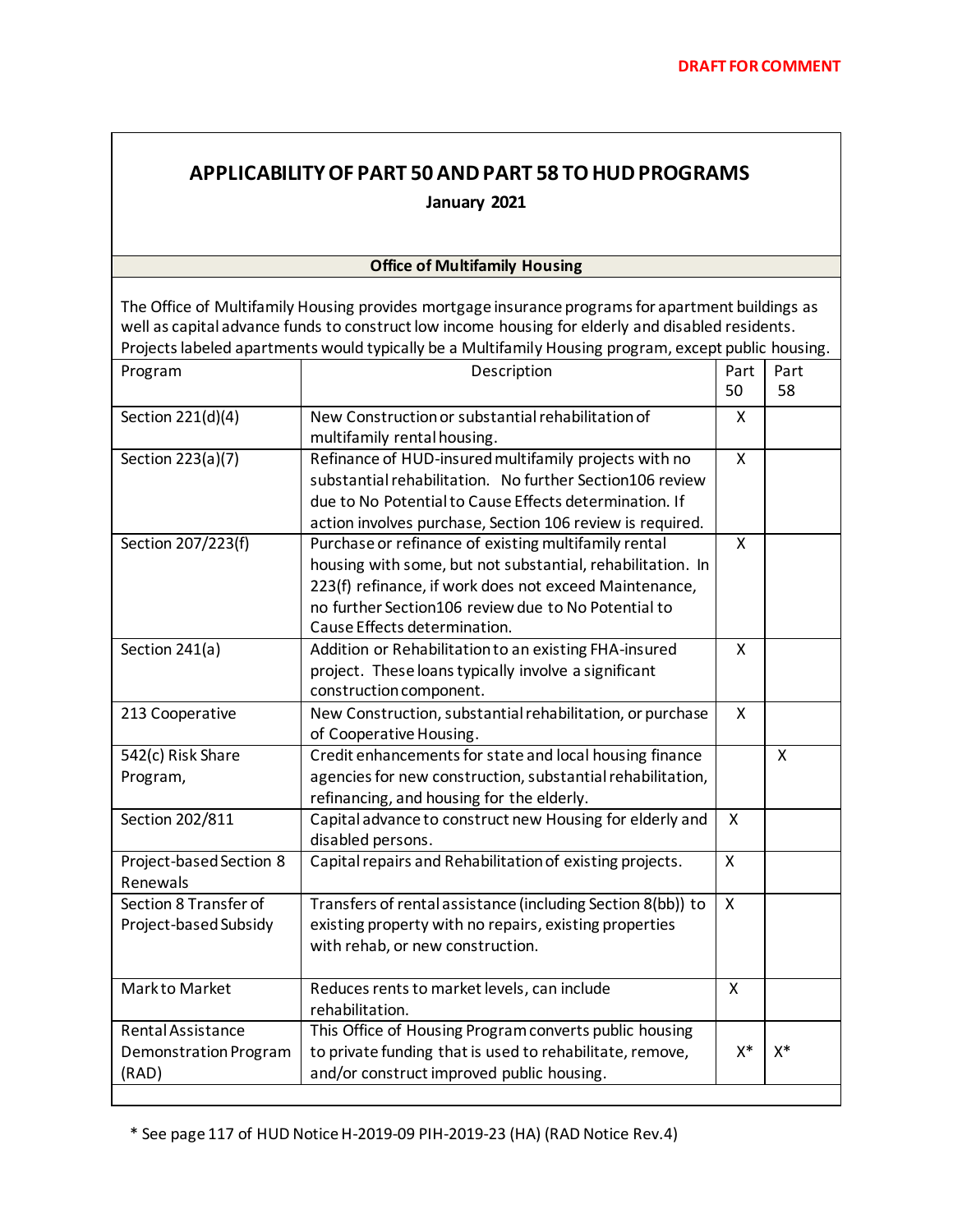### **Office of Healthcare Programs**

Office of Healthcare Programs offers mortgage insurance programs for residential healthcare facilities and hospitals. Projects labelled "LEAN," Office of Residential Healthcare Facilities, Office of Hospital Facilities, Nursing Home, Assisted Living, or Hospital are typically Office of Healthcare Programs projects.

| Program                | Description                                             | Part | Part 58 |
|------------------------|---------------------------------------------------------|------|---------|
|                        |                                                         | 50   |         |
| Section 232 or 242     | Purchase or refinance - Often involves repairs, but not | x    |         |
| /223(f)                | substantial rehabilitation.                             |      |         |
| Section 232 or 242     | Refinance of HUD-insured projects with no substantial   | X    |         |
| (223(a)(7))            | rehabilitation.                                         |      |         |
| Section 232 or 242 New | Projects under these sections have a significant        | x    |         |
| Construction,          | construction component.                                 |      |         |
| Substantial            |                                                         |      |         |
| Rehabilitation         |                                                         |      |         |
| Section 232/241(a)     | Addition or Rehabilitation to an existing FHA-insured   | x    |         |
|                        | project. These loans typically involve a significant    |      |         |
|                        | construction component.                                 |      |         |
|                        |                                                         |      |         |

#### **Office of Community Planning and Development**

The Office of Community Planning and Development provides grants to assist states, communities, and non-profit organizations to foster community development, affordable housing, and economic development.

| Program                   | Description                                                | Part | Part |
|---------------------------|------------------------------------------------------------|------|------|
|                           |                                                            | 50   | 58   |
| Community                 | Formula grants to states and localities to support         |      |      |
| <b>Development Block</b>  | neighborhood revitalization, economic development          |      | X    |
| Grants (CDBG)             | and improved community facilities and services for low     |      |      |
|                           | and moderate income persons.                               |      |      |
| CDBG-Disaster             | Grants for activities that support recovery from           |      | X    |
| Recovery (CDBG-DR)        | Presidentially declared disasters.                         |      |      |
| <b>CDBG-Mitigation</b>    | Grants for activities to mitigate future disaster risks in |      | X    |
| (CDBG-MIT)                | areas impacted by Presidentially declared disasters.       |      |      |
| <b>HOME</b>               | Grants to increase affordable housing opportunities for    |      | X    |
|                           | low- and very-low income households.                       |      |      |
| <b>Housing Trust Fund</b> | Grants for the construction, rehabilitation, and           |      |      |
|                           | preservation of rental homes and for homeownership for     |      |      |
|                           | extremely low- and very low-income families, including     |      |      |
|                           | homeless families. Activities must meet Secretary of the   |      |      |
|                           | Interior's Standards for Rehabilitation. Parts 50 and 58   |      |      |
|                           | do not apply.                                              |      |      |
|                           |                                                            |      |      |
|                           |                                                            |      |      |
| Program                   | Description                                                | Part | Part |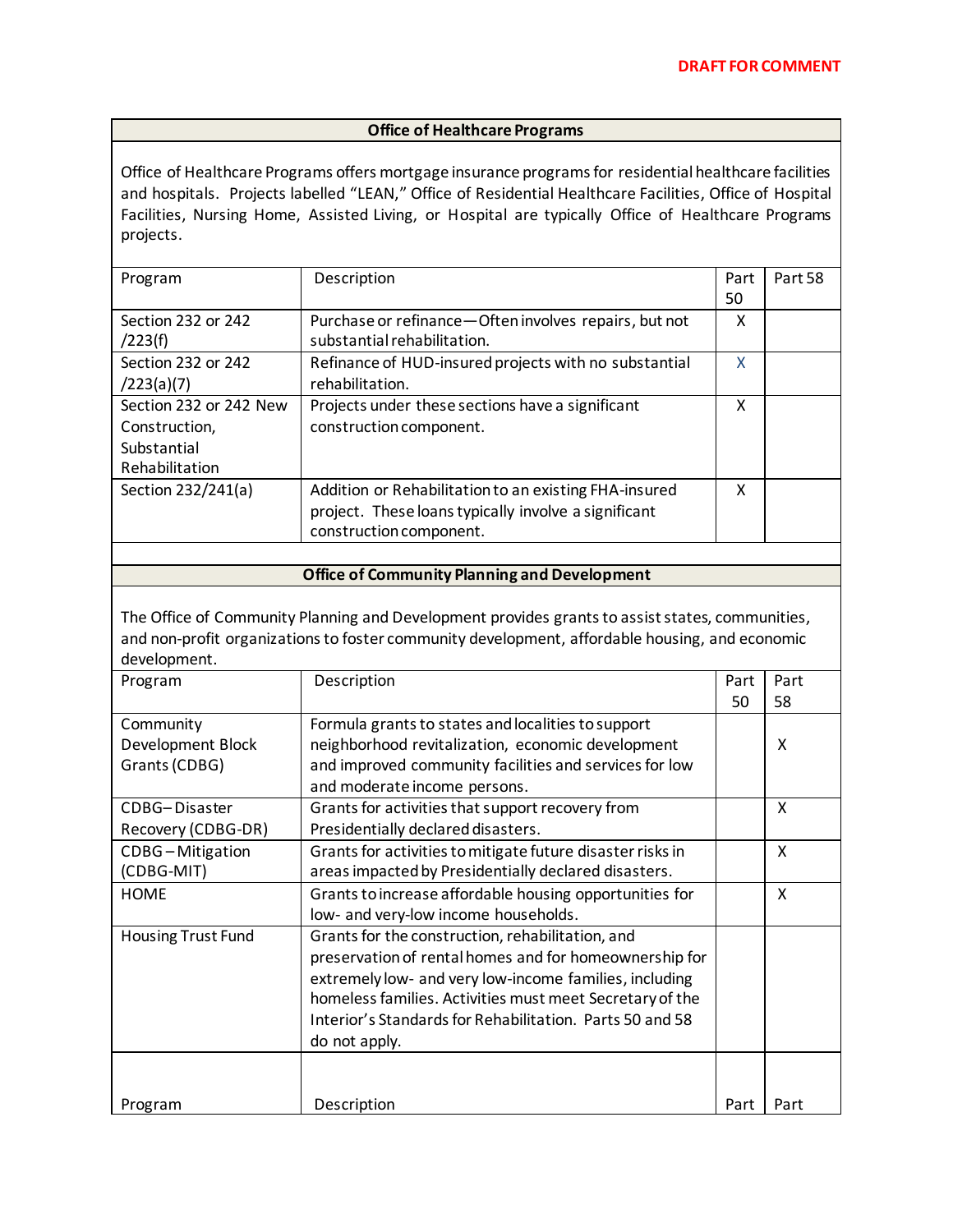| <b>HOPWA</b><br>X<br>Grants to provide housing assistance and related<br>supportive services to meet the housing needs of low-<br>income persons living with HIV/AIDS and their<br>families.<br>Neighborhood<br>Formula grants for the purpose of providing emergency<br>$\mathsf{x}$<br>Stabilization Program 1<br>assistance to stabilize communities with high rates of<br>abandoned and foreclosed home. * |  |  |  |
|----------------------------------------------------------------------------------------------------------------------------------------------------------------------------------------------------------------------------------------------------------------------------------------------------------------------------------------------------------------------------------------------------------------|--|--|--|
|                                                                                                                                                                                                                                                                                                                                                                                                                |  |  |  |
|                                                                                                                                                                                                                                                                                                                                                                                                                |  |  |  |
|                                                                                                                                                                                                                                                                                                                                                                                                                |  |  |  |
|                                                                                                                                                                                                                                                                                                                                                                                                                |  |  |  |
|                                                                                                                                                                                                                                                                                                                                                                                                                |  |  |  |
|                                                                                                                                                                                                                                                                                                                                                                                                                |  |  |  |
|                                                                                                                                                                                                                                                                                                                                                                                                                |  |  |  |
| Neighborhood<br>X<br>X<br>Competitive grants to states, local governments and                                                                                                                                                                                                                                                                                                                                  |  |  |  |
| <b>Stabilization Program 2</b><br>non-profits for the purpose of providing emergency                                                                                                                                                                                                                                                                                                                           |  |  |  |
| assistance to stabilize communities with high rates of                                                                                                                                                                                                                                                                                                                                                         |  |  |  |
| abandoned and foreclosed home. *                                                                                                                                                                                                                                                                                                                                                                               |  |  |  |
| Neighborhood<br>Formula grants for the purpose of providing emergency<br>Χ                                                                                                                                                                                                                                                                                                                                     |  |  |  |
| <b>Stabilization Program 3</b><br>assistance to stabilize communities with high rates of                                                                                                                                                                                                                                                                                                                       |  |  |  |
| abandoned and foreclosed home. *                                                                                                                                                                                                                                                                                                                                                                               |  |  |  |
| Pay for Success<br>Financing model that provides flexibility to local<br>X                                                                                                                                                                                                                                                                                                                                     |  |  |  |
| governments to implement evidence-based solutions to                                                                                                                                                                                                                                                                                                                                                           |  |  |  |
| end homelessness.                                                                                                                                                                                                                                                                                                                                                                                              |  |  |  |
| Continuum of Care<br>CoC grants address shelter and social needs of people<br>X                                                                                                                                                                                                                                                                                                                                |  |  |  |
| experiencing homelessness.<br>(CoC)                                                                                                                                                                                                                                                                                                                                                                            |  |  |  |
| $\boldsymbol{\mathsf{X}}$<br><b>SHOP</b><br>Self-Help Homeownership Opportunity Program funds                                                                                                                                                                                                                                                                                                                  |  |  |  |
| sites for volunteer-based home construction programs                                                                                                                                                                                                                                                                                                                                                           |  |  |  |
| Section 108 Loan<br>X<br>Allows local governments to leverage portions of their                                                                                                                                                                                                                                                                                                                                |  |  |  |
| CDBG funds into federally guaranteed loans for<br>Guarantee Program                                                                                                                                                                                                                                                                                                                                            |  |  |  |
| economic development, housing, public facility, and                                                                                                                                                                                                                                                                                                                                                            |  |  |  |
| infrastructure.                                                                                                                                                                                                                                                                                                                                                                                                |  |  |  |
| $\boldsymbol{\mathsf{X}}$<br>Grants to nonprofit organizations to rehabilitate the<br><b>Veterans Housing</b>                                                                                                                                                                                                                                                                                                  |  |  |  |
| Rehabilitation and<br>primary residences of low-income veterans living with                                                                                                                                                                                                                                                                                                                                    |  |  |  |
| <b>Modification Pilot</b><br>disabilities.                                                                                                                                                                                                                                                                                                                                                                     |  |  |  |
| Program (VHRMP)                                                                                                                                                                                                                                                                                                                                                                                                |  |  |  |
| Youth Homelessness<br>Grant program designed to reduce the number of youth<br>X                                                                                                                                                                                                                                                                                                                                |  |  |  |
| Demonstration Program<br>experiencing homelessness.                                                                                                                                                                                                                                                                                                                                                            |  |  |  |
| (YHDP)                                                                                                                                                                                                                                                                                                                                                                                                         |  |  |  |
| * Legacy program that reallocates repaid funds.                                                                                                                                                                                                                                                                                                                                                                |  |  |  |
|                                                                                                                                                                                                                                                                                                                                                                                                                |  |  |  |
| <b>Office of Lead Hazard Control and Healthy Homes</b>                                                                                                                                                                                                                                                                                                                                                         |  |  |  |
|                                                                                                                                                                                                                                                                                                                                                                                                                |  |  |  |
| The Office of Lead Hazard Control and Healthy Homes promotes preventive and corrective actions to                                                                                                                                                                                                                                                                                                              |  |  |  |
| address health and safety issues in the home environment.                                                                                                                                                                                                                                                                                                                                                      |  |  |  |
| Part 58<br>Program<br>Description<br>Part<br>50                                                                                                                                                                                                                                                                                                                                                                |  |  |  |

|                      |                                                           | 50 |   |
|----------------------|-----------------------------------------------------------|----|---|
|                      |                                                           |    |   |
| Lead-Based Paint     | Grants to state, county, tribal, and local governments to |    |   |
| Hazard Reduction and | identify and control lead-based paint/dust/soil hazards   |    | х |
| <b>Healthy Homes</b> | in privately-owned rental or owner-occupied housing.      |    |   |
| Supplemental Program | Healthy Homes Supplemental grant funds identify and       |    |   |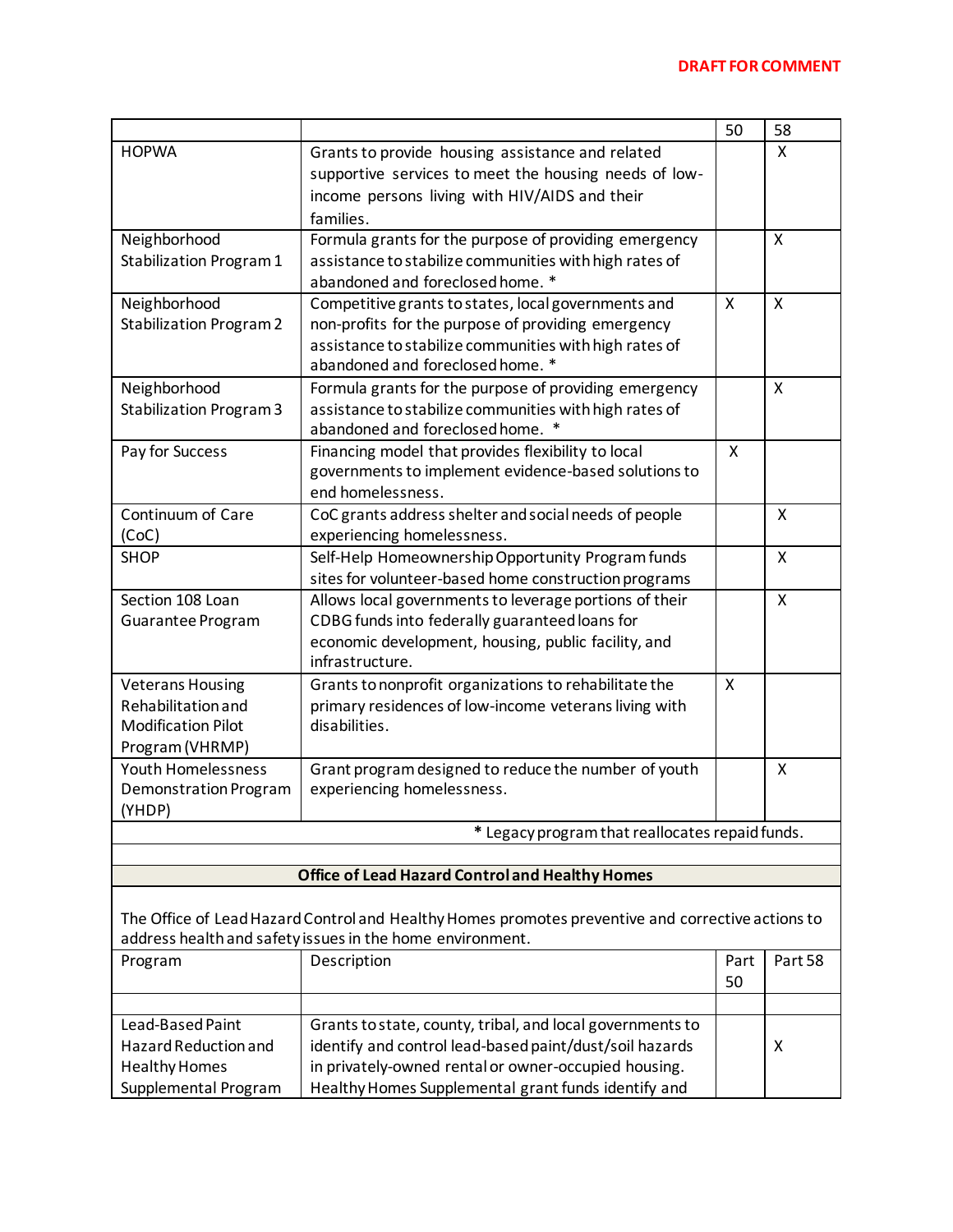| Program                     | Description                                              | Part | Part |
|-----------------------------|----------------------------------------------------------|------|------|
|                             |                                                          | 50   | 58   |
|                             | eliminate housing-based health and safety hazards in the |      |      |
|                             | same homes.                                              |      |      |
| <b>Healthy Homes</b>        | Grants to federally recognized tribes for evaluation and |      | x    |
| Production Program for      | reduction/elimination of housing-based health and        |      |      |
| <b>Tribal Housing</b>       | safety hazards in private low-income rental or owner-    |      |      |
|                             | occupied housing.                                        |      |      |
| Older Adult Home            | Grants to make safety and functional home modification   | X    |      |
| <b>Modification Program</b> | repairs of low-income elderly homeowners.                |      |      |
| Healthy Homes and           | Grants to identify effective strategies for coordination |      |      |
| Weatherization              | between Lead/Healthy Homes and DOE Weatherization        | X    |      |
| Cooperation                 | programs that maximize program efficiencies and          |      |      |
| Demonstration Program       | benefits to occupants.                                   |      |      |
|                             |                                                          |      |      |

# **Office of Public and Indian Housing: Office of Public Housing**

The Office of Public Housing supports local public housing authorities that own and manage public housing properties.

| יז סי                           |                                                             |      |      |
|---------------------------------|-------------------------------------------------------------|------|------|
| Program                         | Description                                                 | Part | Part |
|                                 |                                                             | 50   | 58   |
| <b>Public Housing Capital</b>   | Funding for capital improvements to public housing, with    |      | X    |
| <b>Funds</b>                    | activities that may include maintenance, rehabilitation,    |      |      |
|                                 | demolition, construction, and leasing.                      |      |      |
| <b>Public Housing</b>           | Funding for the operation and management of public          |      | X    |
| <b>Operation Funds</b>          | housing units, including maintenance and rehabilitation     |      |      |
| <b>Lead Based Paint Capital</b> | Funding to identify and eliminate LBP hazards in public     |      | X    |
| Funds (LBPCF)                   | housing by carrying out risk assessments, abatement,        |      |      |
|                                 | and interim controls.                                       |      |      |
| Moving to Work (MTW)            | Funding to increase affordable housing choices for low-     |      | X    |
| <b>Block Grant</b>              | income families, that may include acquisition, leasing,     |      |      |
|                                 | operations, rehabilitation, maintenance, demolition, and    |      |      |
|                                 | construction.                                               |      |      |
| <b>Choice Neighborhoods</b>     | Planning and Implementation grants to transform             |      | x    |
| Initiative (CNI)                | distressed public housing into mixed-income                 |      |      |
|                                 | neighborhoods, with activities that may include             |      |      |
|                                 | disposition, rehabilitation, maintenance, demolition, and   |      |      |
|                                 | construction.                                               |      |      |
| <b>HOPE VI</b>                  | Funding to revitalize public housing projects in poor       |      | X    |
|                                 | condition into mixed-income developments, largely           |      |      |
|                                 | based on New Urbanism, with activities that may include     |      |      |
|                                 | planning, design, acquisition, disposition, rehabilitation, |      |      |
|                                 | maintenance, demolition, and construction.                  |      |      |
| <b>HOPE VI Main Street</b>      | Funding to rejuvenate older, downtowns in smaller           | X    |      |
| Program                         | communities (50,000 or fewer) with activities that may      |      |      |
|                                 | include acquisition, rehabilitation, maintenance,           |      |      |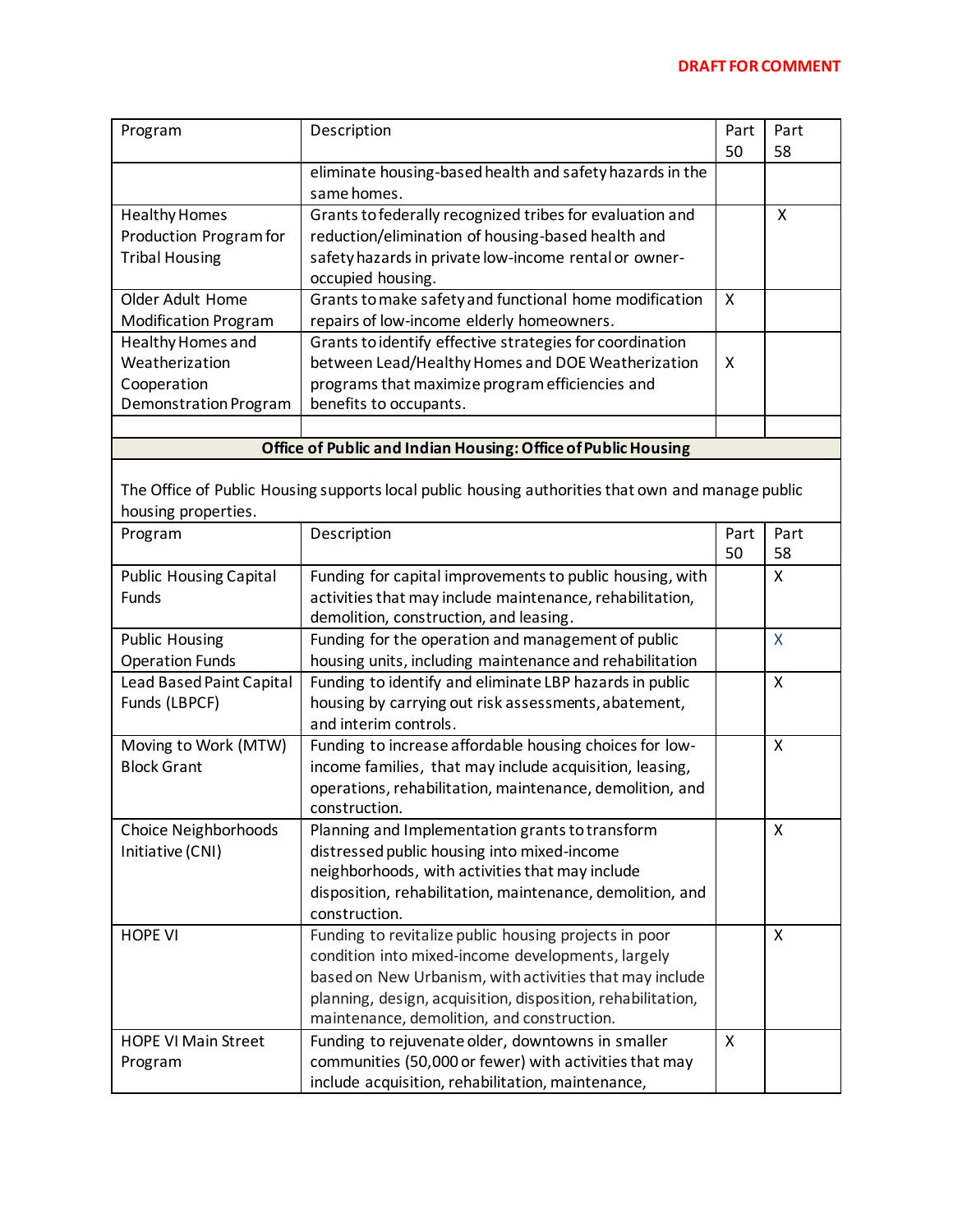| Program                                                                        | Description                                                                                                  | Part<br>50 | Part<br>58 |
|--------------------------------------------------------------------------------|--------------------------------------------------------------------------------------------------------------|------------|------------|
|                                                                                | demolition, and construction. Must meet the Secretary                                                        |            |            |
|                                                                                | of the Interior's Standards for Rehabilitation.                                                              |            |            |
| <b>Project Based Vouchers</b>                                                  | PBVs may be placed into existing housing or new                                                              |            | X          |
| (PBV)                                                                          | construction, after a one-time environmental                                                                 |            |            |
|                                                                                | review covering the entire scope has been completed for                                                      |            |            |
|                                                                                | the aggregated project, which may include acquisition,                                                       |            |            |
|                                                                                | demolition, rehabilitation, maintenance, construction,                                                       |            |            |
|                                                                                | leasing, and operations. The environmental review must                                                       |            |            |
|                                                                                | be completed prior to the HAP or AHAP.                                                                       |            |            |
| <b>Tenant-based Section 8</b>                                                  | Tenant-based vouchers allow tenants to choose their                                                          | <b>NA</b>  | <b>NA</b>  |
| rental assistance                                                              | own housing in the private market. Exempt from                                                               |            |            |
|                                                                                | environmental review including Section 106<br>HCV Homeownership Program allows families assisted             |            | X          |
| Housing Choice Voucher<br>(HCV) Homeownership                                  | under the HCV program to use their voucher to buy a                                                          |            |            |
| Program                                                                        | home and receive monthly assistance in meeting                                                               |            |            |
|                                                                                | homeownership expenses; activities may include                                                               |            |            |
|                                                                                | acquisition and related expenses that result in the                                                          |            |            |
|                                                                                | transfer of title.                                                                                           |            |            |
| <b>Energy Performance</b>                                                      | Financing technique using energy/utility cost savings                                                        |            | Χ          |
| Contract (EPC) Program                                                         | from reduced energy consumption to repay the cost of                                                         |            |            |
|                                                                                | installing Energy Conservation Measures, with activities                                                     |            |            |
|                                                                                | that may include rehabilitation maintenance, and                                                             |            |            |
|                                                                                | construction.                                                                                                |            |            |
| <b>Rental Assistance</b>                                                       | This Office of Housing Program converts public housing                                                       | $X^*$      | $X^*$      |
| Demonstration Program                                                          | to private funding that is used to rehabilitate, remove,                                                     |            |            |
| (RAD)                                                                          | and/or construct improved public housing.                                                                    |            |            |
| Section 18 actions,                                                            | Section 18 authorizes a PHA to demolish and/or dispose                                                       |            | X          |
| including demolition<br>and/or disposition                                     | of public housing with HUD approval if the units meet<br>certain criteria. The review needs to encompass the |            |            |
|                                                                                | maximum anticipated known project scope, and may                                                             |            |            |
|                                                                                | include maintenance, rehabilitation, and construction.                                                       |            |            |
| <b>Mixed-Finance Public</b>                                                    | Mixed finance developments include public housing                                                            |            | Χ          |
| Housing                                                                        | units owned in whole or in part by an entity other than a                                                    |            |            |
|                                                                                | PHA and are generally part of mixed-income                                                                   |            |            |
|                                                                                | developments; activities may include, acquisition,                                                           |            |            |
|                                                                                | leasing, operations, rehabilitation, maintenance,                                                            |            |            |
|                                                                                | demolition, and construction.                                                                                |            |            |
|                                                                                |                                                                                                              |            |            |
| Office of Public and Indian Housing: Office of Native American Programs (ONAP) |                                                                                                              |            |            |

The Office of Native American Programs administers housing and community development programs that benefit American Indian and Alaska Native tribal governments, tribal members, the Department of Hawaiian Home Lands, Native Hawaiians, and other Native American organizations.

\* See page 117 of HUD Notice H-2019-09 PIH-2019-23 (HA) (RAD Notice Rev.4)